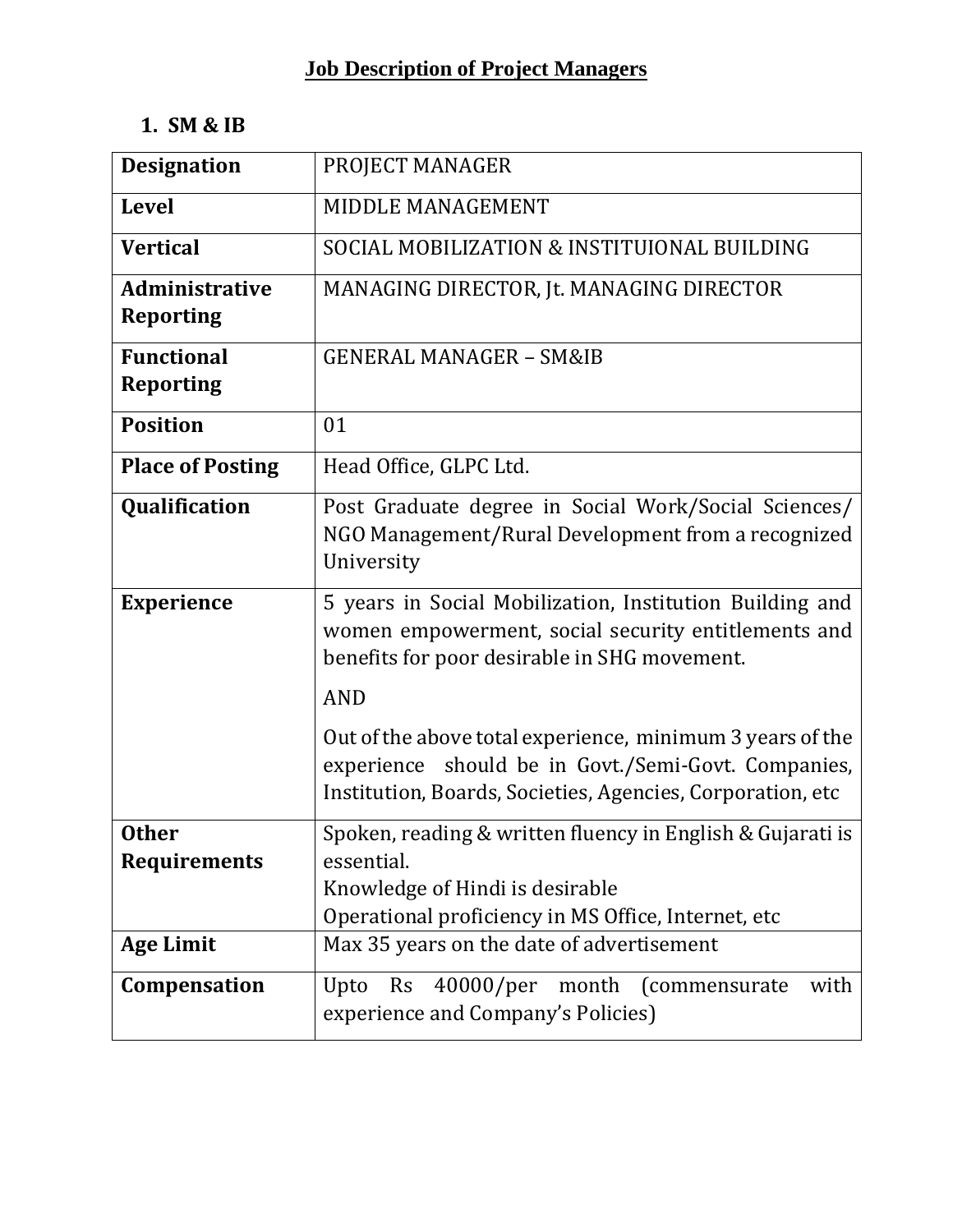Project Manager will support the General Manager – SM& IB and will be responsible to provide directions, guidance and support to a team consisting of District Livelihood Managers, State/District Assistant Project Manager, Taluka Staff, Project Implementing Agencies (PIAs) etc

- The PM is responsible to design, develop and plan implementation of various activities related to social mobilization division
- Plan out strategies jointly with GM-SM & IB visualizing sustainable mobilization helpful for the poor in the fighting and creating safety net against poverty
- Plan and develop policies for sustainable institution building helpful for the poor to come out of poverty
- Preparation of Annual Action Plan with Physical & Financial targets specifying tasks, timelines, procedures, budget allocation & outcomes for SM&IB
- Coordinate with the district/taluka team and facilitate the implementation of various thematic activities
- Plan out strategies visualizing sustainable mobilization helpful for the poor in the fighting and creating safety net against poverty
- Plan and develop policies for sustainable institution building helpful for the poor to come out of poverty
- As the leader of the SM & IB Component, the person will directly, lead, manage and guide the GLPC SM & IB team on their day to day results in the short term.
- Liaison with different line departments related to the thematic area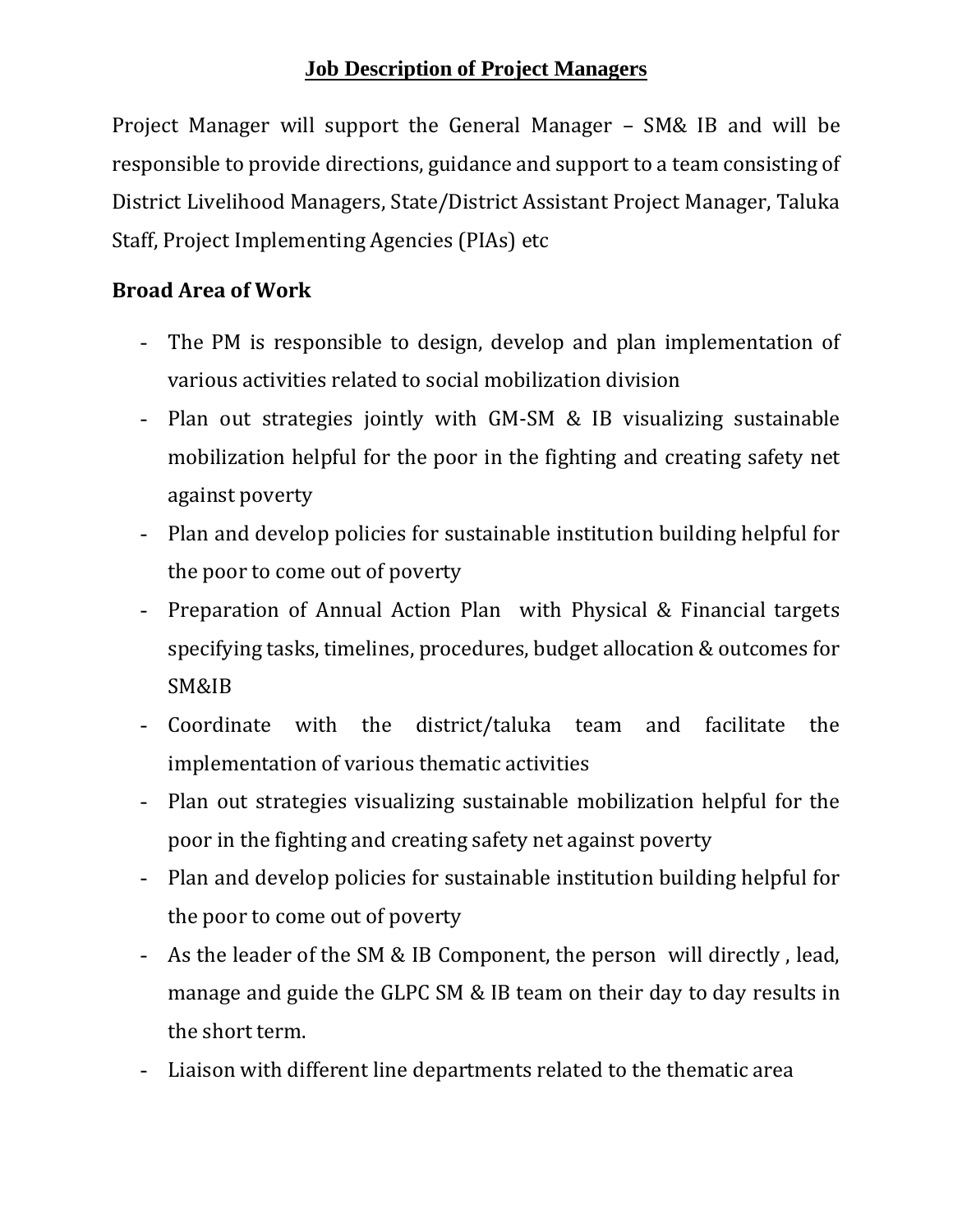- Create an enabling work environment to maximize intra thematic and cross thematic exchange of ideas, plans and strategies for implementation
- Undertake necessary liaison and coordinate implementation of the project with all key stakeholders (district administration, line department, NGOs, technical agencies, banks, etc.)
- Provide necessary technical and management support to District Mission Management Unit (DMMU) & Block Mission Management Unit (BMMU) and conduct regular review meetings
- Mentoring DMMU & BMMUs staff to ensure effective rollout of Mission activities.
- Any other task as and when assigned by Management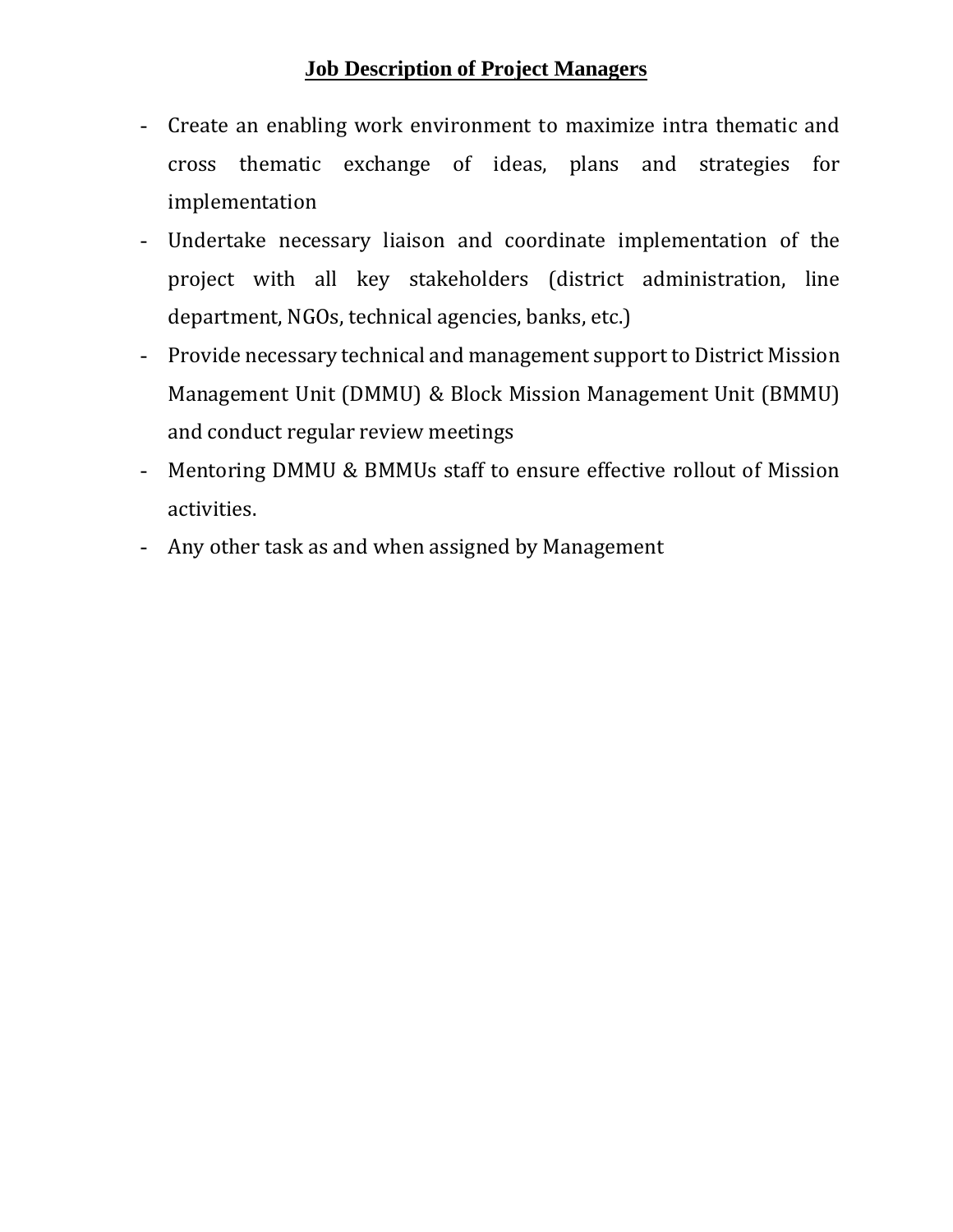| <b>Designation</b>                        | PROJECT MANAGER                                                                                                                                                                              |  |  |  |
|-------------------------------------------|----------------------------------------------------------------------------------------------------------------------------------------------------------------------------------------------|--|--|--|
| <b>Level</b>                              | MIDDLE MANAGEMENT                                                                                                                                                                            |  |  |  |
| <b>Vertical</b>                           | MICROFINANCE & FINANCIAL INCLUSION                                                                                                                                                           |  |  |  |
| <b>Administrative</b><br><b>Reporting</b> | MANAGING DIRECTOR, Jt. MANAGING DIRECTOR                                                                                                                                                     |  |  |  |
| <b>Functional</b><br><b>Reporting</b>     | <b>GENERAL MANAGER - MF&amp;FI</b>                                                                                                                                                           |  |  |  |
| <b>Position</b>                           | 01                                                                                                                                                                                           |  |  |  |
| <b>Place of Posting</b>                   | Head Office, GLPC Ltd.                                                                                                                                                                       |  |  |  |
| Qualification                             | MBA/PGDBM(2 years) in Finance/Banking from a<br>recognized University                                                                                                                        |  |  |  |
| <b>Experience</b>                         | 5<br>Micro-finance/Rural<br>in<br>years<br>finance/Banking/Financial<br>Institutions/Co-operative<br><b>Banking</b>                                                                          |  |  |  |
|                                           | S/he should have experience of working at the middle<br>management level on the SHGs/federations/SHG-Bank<br>linkage model related to community institution model.                           |  |  |  |
|                                           | <b>AND</b><br>Out of the above total experience, minimum 3 years of the<br>experience should be in Govt./Semi-Govt. Companies,<br>Institution, Boards, Societies, Agencies, Corporation, etc |  |  |  |
| <b>Other</b><br><b>Requirements</b>       | Spoken, reading & written fluency in English & Gujarati is<br>essential.<br>Knowledge of Hindi is desirable<br>Operational proficiency in MS Office, Internet, etc                           |  |  |  |
| <b>Age Limit</b>                          | Max 35 years on the date of advertisement                                                                                                                                                    |  |  |  |
| Compensation                              | 40000/per month (commensurate<br>with<br>Upto<br><b>Rs</b><br>experience and Company's Policies)                                                                                             |  |  |  |

# **2. Microfinance & Financial Inclusion**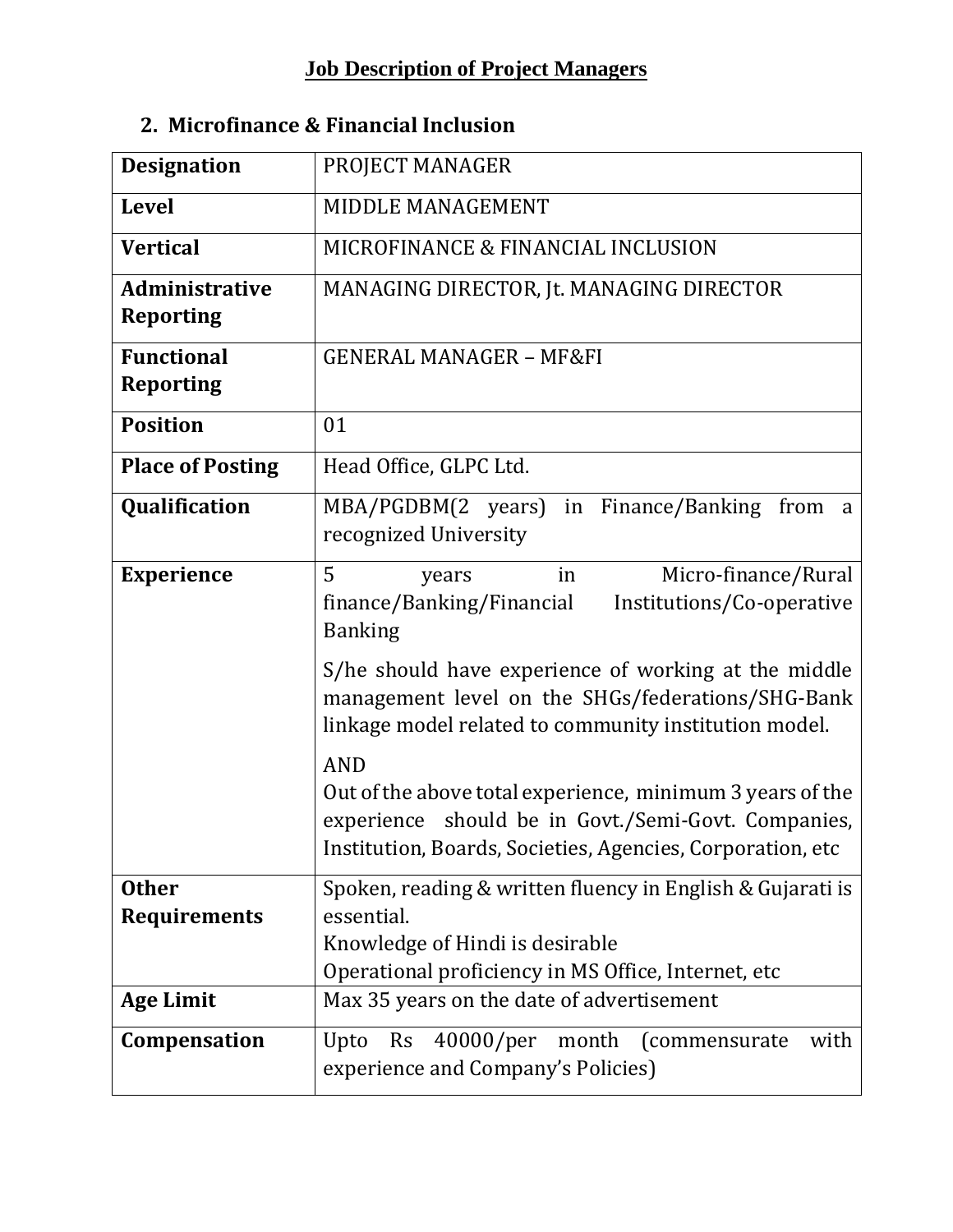State Project Manager (MF&FI) in consultation with the GM-MF&FI, will be responsible to provide directions, guidance and support to a team consisting of District Livelihood Managers, State/District Assistant Project Manager, Taluka Staff, Project Implementing Agencies (PIAs) etc

- Implementation of the MOU signed between GLPC and (State Level Banking Committee) SLBC on credit linkage of Sakhi-Mandalas/SHGs
- Preparation of Annual Action Plan with Physical & Financial targets specifying tasks, timelines, procedures, budget allocation & outcomes for MF&FI
- Developing the Institutional framework for linking of all eligible SHGs/Sakhi Mandals with Bank Finance
- Coordination with SLBC/NABARD/RBI/Banks and other concerned agencies.
- Review/Updation of Guideline on grading and credit linkage of SHGs by Banks as and when felt necessary.
- Review/Updation of Guideline on Interest Subsidy Scheme for Women SHGs as and when felt necessary.
- Developing and Implementing the Institutional framework for Issue of Artisan Credit Card and other Credit Cards for the targeted Clientele such as Kishan Credit Cards etc. within the framework of the policy of the company.
- Coordinating with all the other concerned verticals of the company in which Institutional Finance is involved for the implementation of Livelihood Programmes.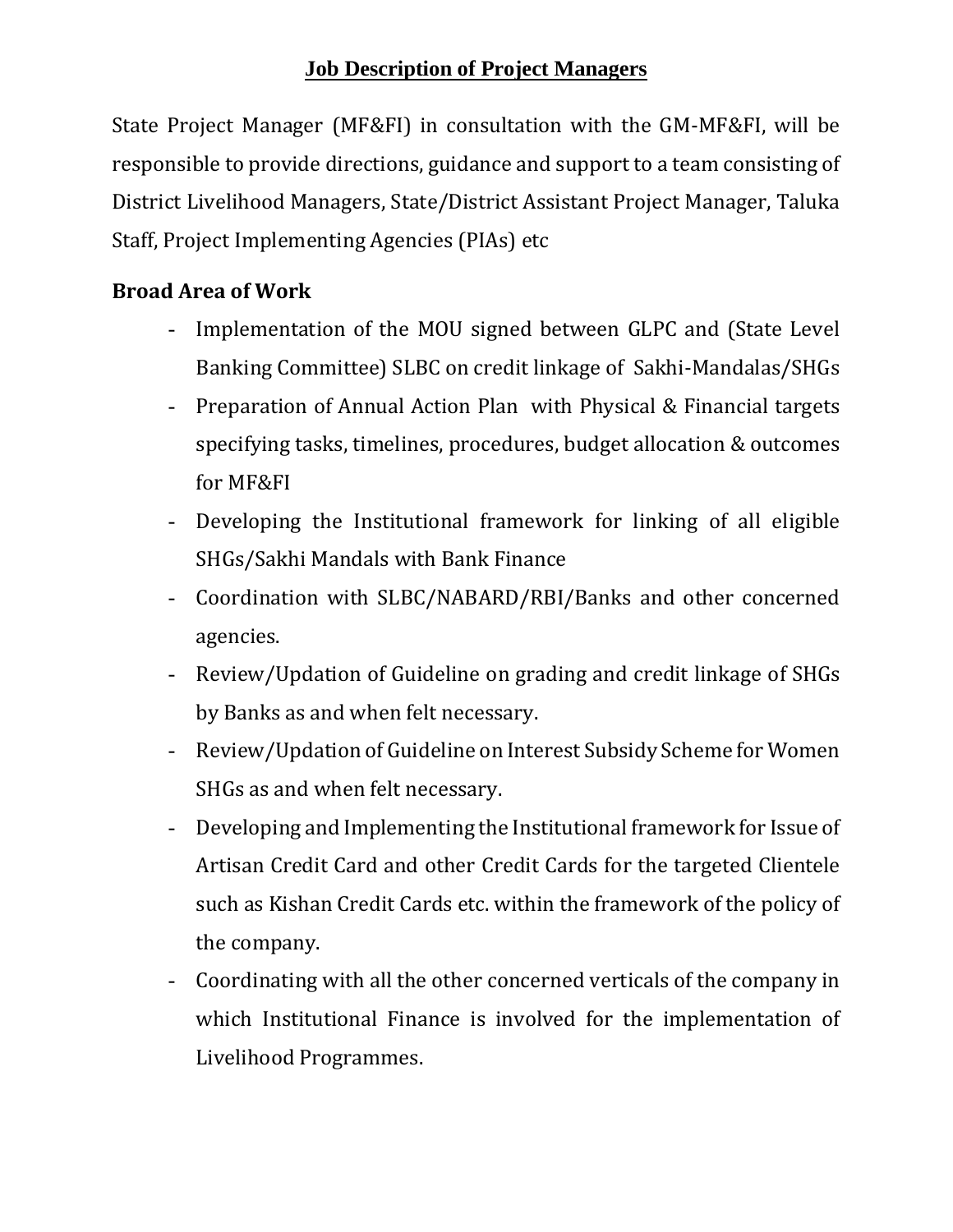- Representing GLPC in various meetings/Forums as and when necessary.
- Follow up, Monitoring and review of the progress on credit Linkages under the various programmes of NRLM.
- Attending to the Correspondence emanating from various departments/ agencies/organizations on a day to day basis.
- Provide Input in formulation of policies of the company in specific area of vertical.
- Assist in Business promotion plan of the Company.
- Develop network of and partnership with similar Institutions and financial Institutions/donor agencies.
- Build partnership and linkages with private sector, civil society organizations, banks and other stakeholders as per the requirement of the vertical.
- Oversee and supervise the progress in activities of these projects, ensure performance of the team with assistance of Project Manager and Assistant Project Manager.
- Attending to the matters of Regional Rural banks.
- Report as and when required to the Board of Directors.
- Any other duties as assigned by the managing Director GLPC from time to time.
- Financial Inclusion
- Fulfil requirements of NRLM Delhi team
- SHG mapping in online system for easy process of bank loan
- Any other task as and when assigned by Management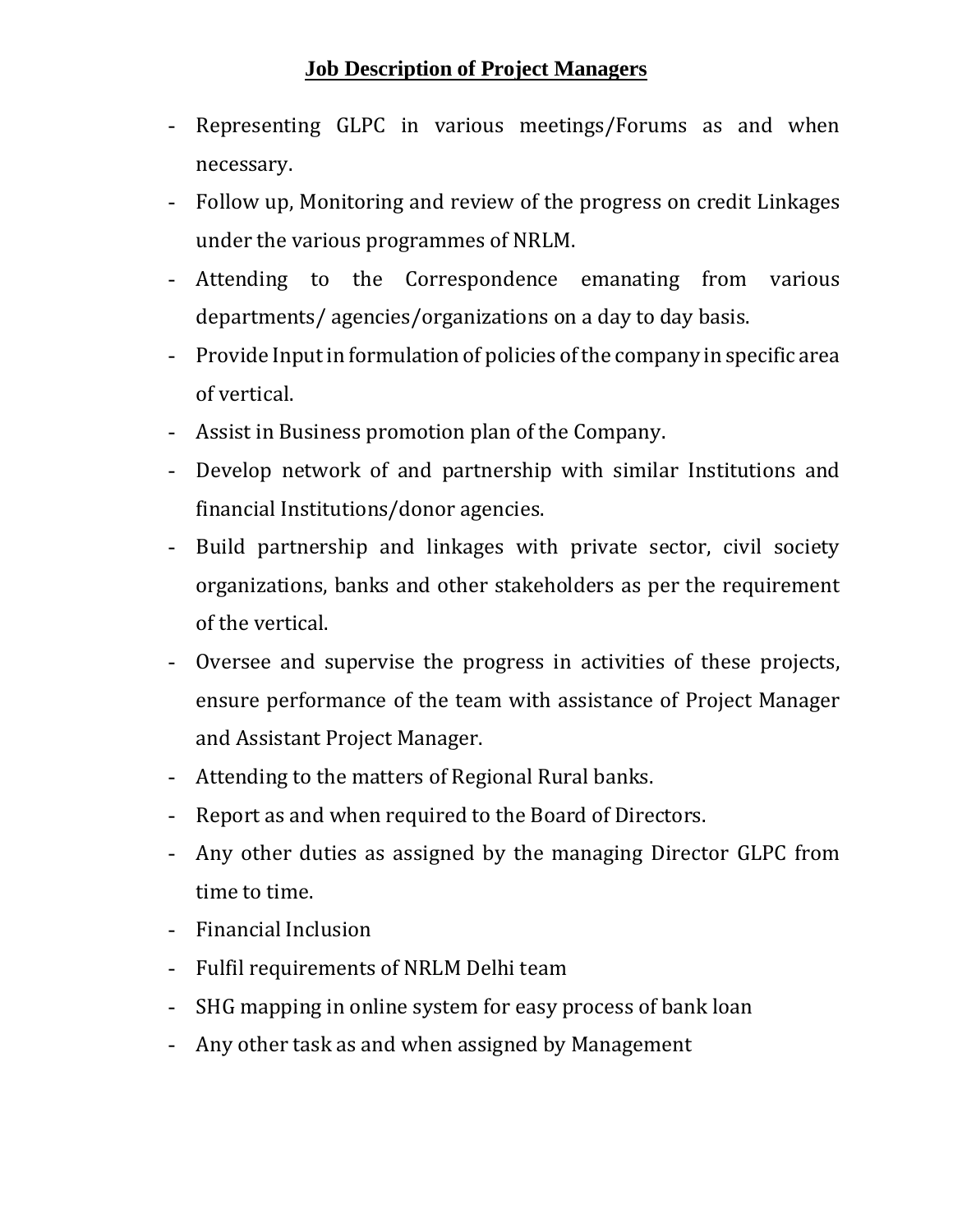| Designation             | <b>Project Manager</b>                                    |  |  |  |
|-------------------------|-----------------------------------------------------------|--|--|--|
| Level                   | MIDDLE MANAGEMENT                                         |  |  |  |
| Vertical                | Jobs / Skill Training & Placement                         |  |  |  |
| Administrative          | Managing Director, Jt. Managing Director                  |  |  |  |
| Reporting               |                                                           |  |  |  |
| Functional              | General Manager - Jobs / Skill Training & Placement       |  |  |  |
| Reporting               |                                                           |  |  |  |
| Position                | 01                                                        |  |  |  |
| <b>Place of Posting</b> | Head Office, GLPC Ltd.                                    |  |  |  |
| Qualification           | Post Graduate Degree / Diploma in Social Sciences or      |  |  |  |
|                         | <b>Rural Development And</b>                              |  |  |  |
|                         | <b>Graduation with either Business Management</b>         |  |  |  |
|                         | /Financial Management / Statistics / Accounts &           |  |  |  |
|                         | Audit/Economics; as core subjects from a recognized       |  |  |  |
|                         | University                                                |  |  |  |
| Experience              | Minimum 5 years of gainful employment (excludes           |  |  |  |
|                         | employment as trainee, apprenticeship, self-start-up      |  |  |  |
|                         | projects, entreprenuership) out of which at least 2 years |  |  |  |
|                         | at state level / national level; middle management        |  |  |  |
|                         | position.                                                 |  |  |  |
|                         |                                                           |  |  |  |
|                         | <b>AND</b>                                                |  |  |  |
|                         | Out of the above total experience, minimum 3 years of     |  |  |  |
|                         | the experience should be in Govt./Semi-Govt.              |  |  |  |
|                         | Companies, Institution, Boards, Societies, Agencies,      |  |  |  |
|                         | Corporation, etc                                          |  |  |  |
| Language                | Spoken, reading & written fluency in English for          |  |  |  |
| Competency              | communication & documentation.                            |  |  |  |
|                         | Spoken & reading fluency in Hindi & Gujarati for          |  |  |  |
|                         | routine office work.                                      |  |  |  |
| IT Competency           | Proven Excellence to work on MS Office                    |  |  |  |
|                         | applications in the previous work place                   |  |  |  |
|                         | (credentials stating the same from previous work          |  |  |  |
|                         | place will be asked for during final interview)           |  |  |  |
|                         | Ability to comprehend MIS data & make analysis            |  |  |  |
|                         | reports.                                                  |  |  |  |
|                         |                                                           |  |  |  |

# **3. Jobs/ Skill Training & Placement**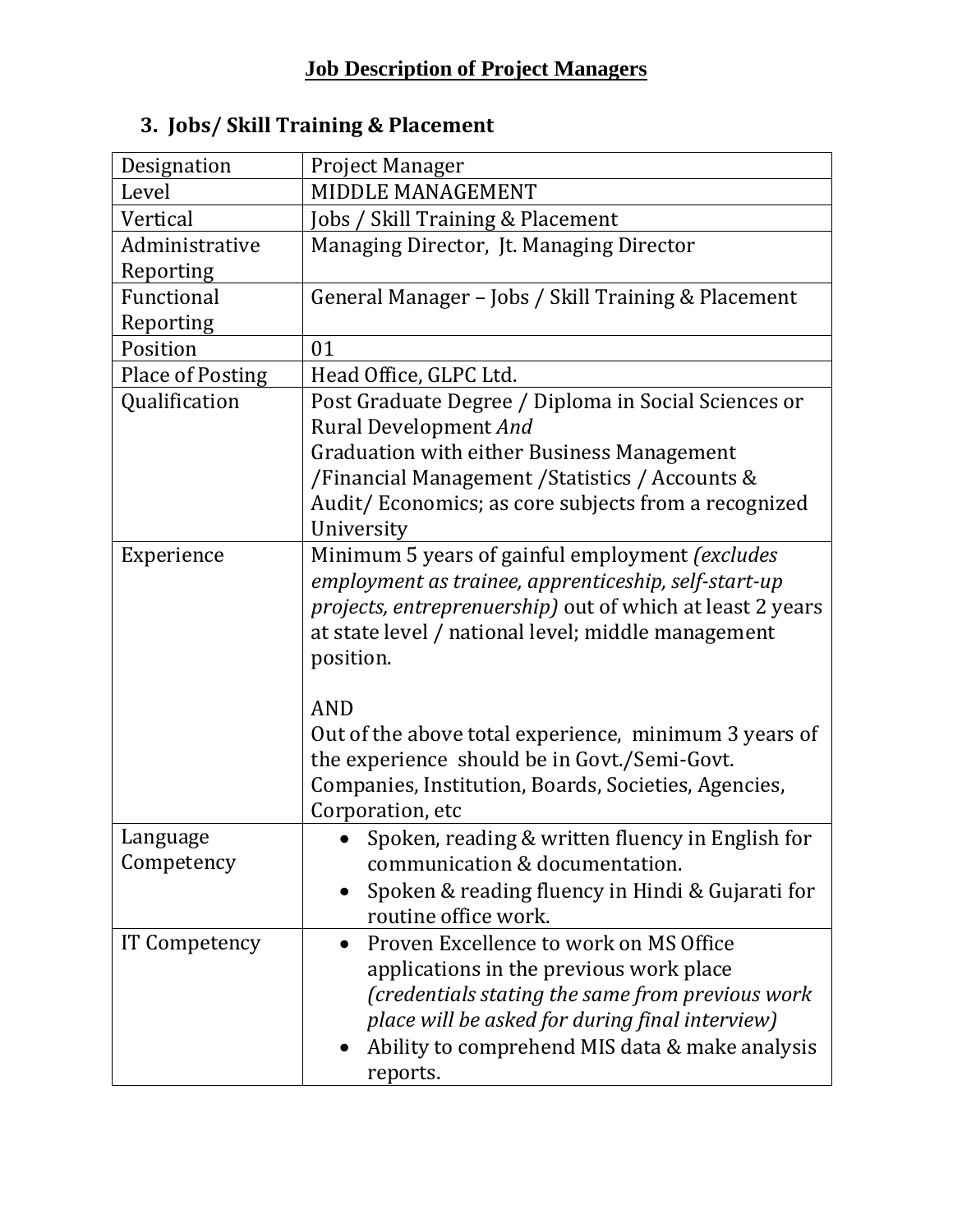| <b>Other</b> | Willingness & Physical agility to undertake           |  |
|--------------|-------------------------------------------------------|--|
| Requirements | extensive filed visits right from villages of         |  |
|              | Gujarat to the national capital.                      |  |
|              | • Excellent people management skills.                 |  |
| Age Limit    | Maximum 35 years on the date of advertisement         |  |
| Compensation | Up to Rs. $40,000/$ - per month                       |  |
|              | (commensurate with experience and company's policies) |  |

State Project Manager (STP) in consultation with the GM-STP, will be responsible to provide directions, guidance and support to a team consisting of District Livelihood Managers, State/District Assistant Project Manager, Taluka Staff, Project Implementing Agencies (PIAs) etc

- Preparation of Annual Action Plan with Physical & Financial targets specifying tasks, timelines, procedures, budget allocation & outcomes for STP
- Will strategize and guide the districts in their specialized sectors.
- Ensure convergence with other government departments to facilitate State target.
- Will be responsible for fixing targets for various districts in their sector and the means to fulfill those targets.
- Review the APMs & Rojgaar Mitras and suggest appropriate strategies to be followed.
- Co-ordinate time to time trainings for the APMs and Skill CRPs to ensure sustainable outputs.
- Identify placement leads in assigned sector.
- Liaison with District Officials related to the project.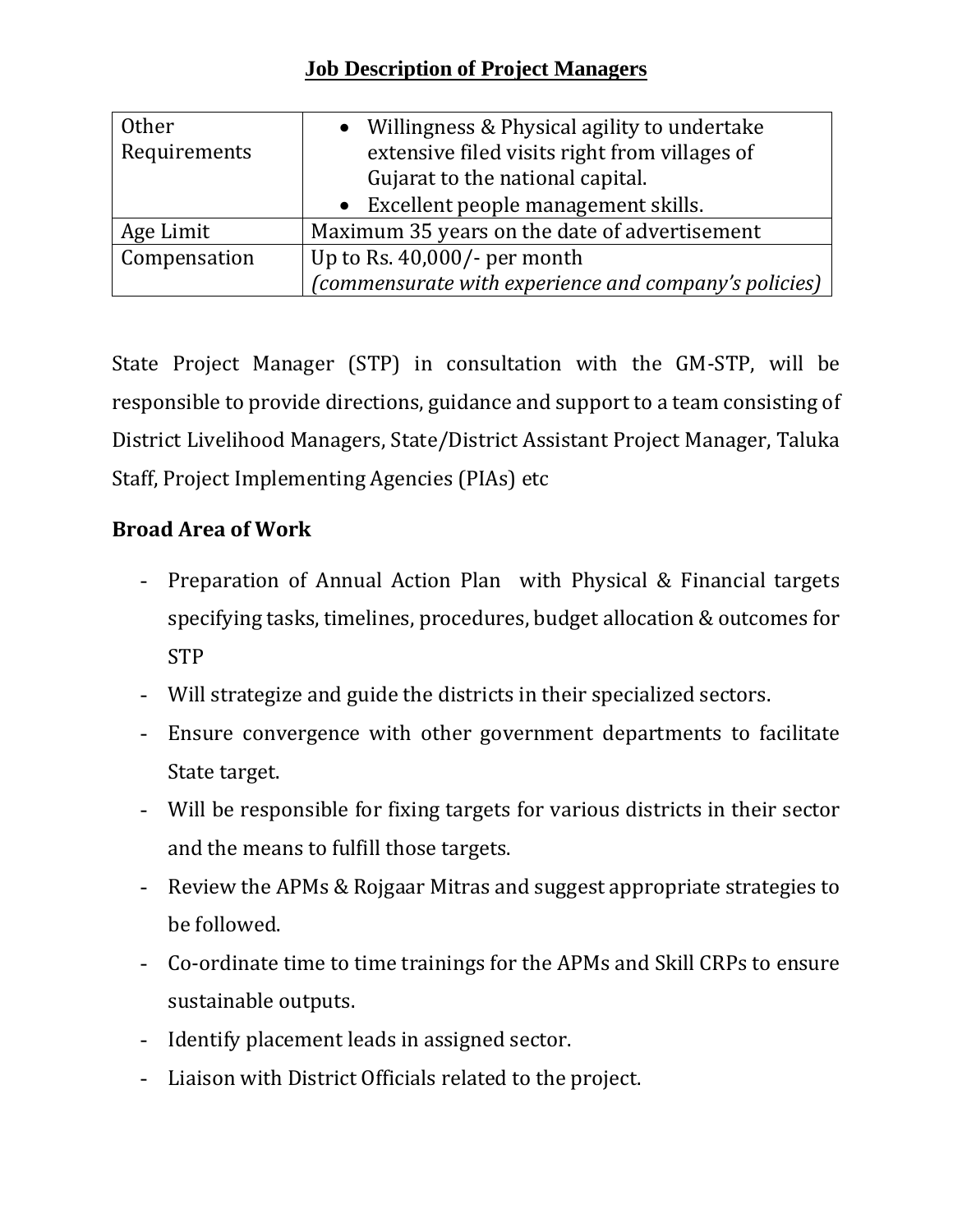- Updating & Maintaining Project website.
- Co-ordination with media under the supervision of GM-Jobs/Skill Training Placement.
- Preparation of proposals for new initiatives.
- Development of Training Assessment Tools.
- Designing devices of training & post placement verification.
- Maintaining necessary legal documentation of partners / training programmes.
- Payment processing of Training partners & related file work.
- Ensure overall compliance.
- Responsible for overall implementation of the Project's Jobs Creation agenda.
- Identifying the Jobs sectors to operate and ensuring linkages with private sector partners.
- Monitoring, maintenance & updating of Jobs database.
- Periodical performance and trend analysis of project implementation
- Ensuring that proper audit and monitoring mechanisms are followed.
- Preparation of programme budget plan in consultation with Mission Director as per project targets.
- Formulation & guidance of district wise Jobs project strategy.
- Convergence with other Govt. Departments to facilitate state target.
- Pilot New Initiatives in the Skills sectors for future expansion
- Identify appropriate partners, training institutions, syllabi and delivery mechanism for identified sectors
- Reports to GM-Jobs/Skill Training Placement
- Any other task as and when assigned by Management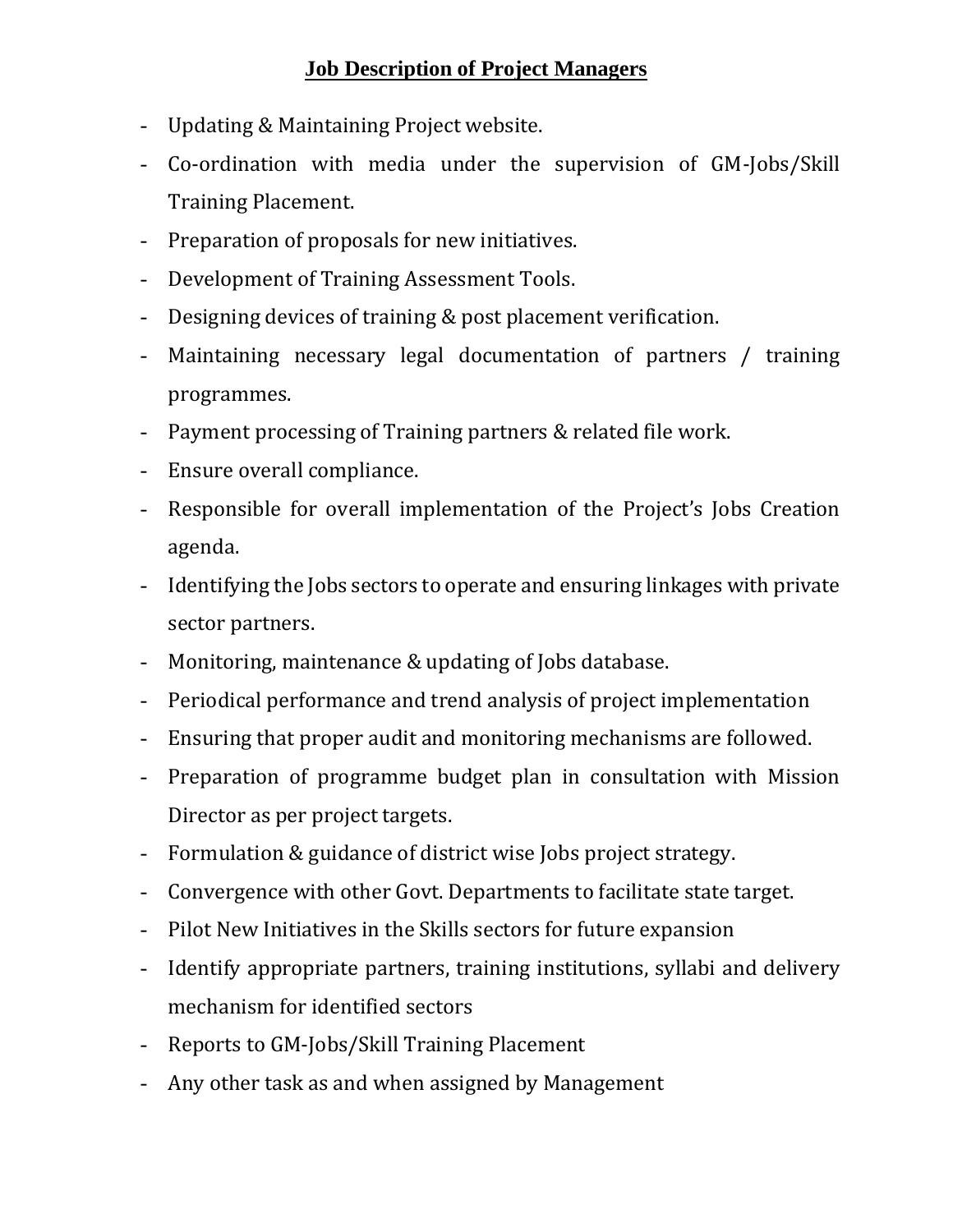# **4. Farm Livelihoods**

| <b>Designation</b>                        | PROJECT MANAGER                                                                                                                                                                                                                                 |
|-------------------------------------------|-------------------------------------------------------------------------------------------------------------------------------------------------------------------------------------------------------------------------------------------------|
| <b>Level</b>                              | MIDDLE MANAGEMENT                                                                                                                                                                                                                               |
| <b>Vertical</b>                           | <b>FARM LIVELIHOODS</b>                                                                                                                                                                                                                         |
| <b>Administrative</b><br><b>Reporting</b> | MANAGING DIRECTOR, Jt. MANAGING DIRECTOR                                                                                                                                                                                                        |
| <b>Functional</b><br><b>Reporting</b>     | <b>GENERAL MANAGER - FARM LIVELIHOODS</b>                                                                                                                                                                                                       |
| <b>Position</b>                           | 01                                                                                                                                                                                                                                              |
| <b>Place of Posting</b>                   | Head Office, GLPC Ltd.                                                                                                                                                                                                                          |
| Qualification                             | Bachelor Degree in Agriculture/Horticulture/Animal<br>Husbandry<br>Post-Graduate<br>with<br>in<br>Management/Agriculture/Horticulture/Animal<br>Husbandry/Agri-Business<br>Management/Social<br>Work/Rural Studies from a recognized University |
| <b>Experience</b>                         | 5 years out of which 3 years in livelihoods promotion<br>projects and have experience of working with community<br>institutions, their federations and producers' group on<br>livelihoods issues                                                |
|                                           | S/he should possess strong skill in analyzing value chain<br>and visualizing viable business plan for poor to support<br>their livelihoods.                                                                                                     |
|                                           | <b>AND</b>                                                                                                                                                                                                                                      |
|                                           | Out of the above total experience, minimum 3 years of the<br>should be in Govt./Semi-Govt. Companies,<br>experience<br>Institution, Boards, Societies, Agencies, Corporation, etc                                                               |
| <b>Other</b><br><b>Requirements</b>       | Spoken, reading & written fluency in English & Gujarati is<br>essential.<br>Knowledge of Hindi is desirable<br>Operational proficiency in MS Office, Internet, etc                                                                              |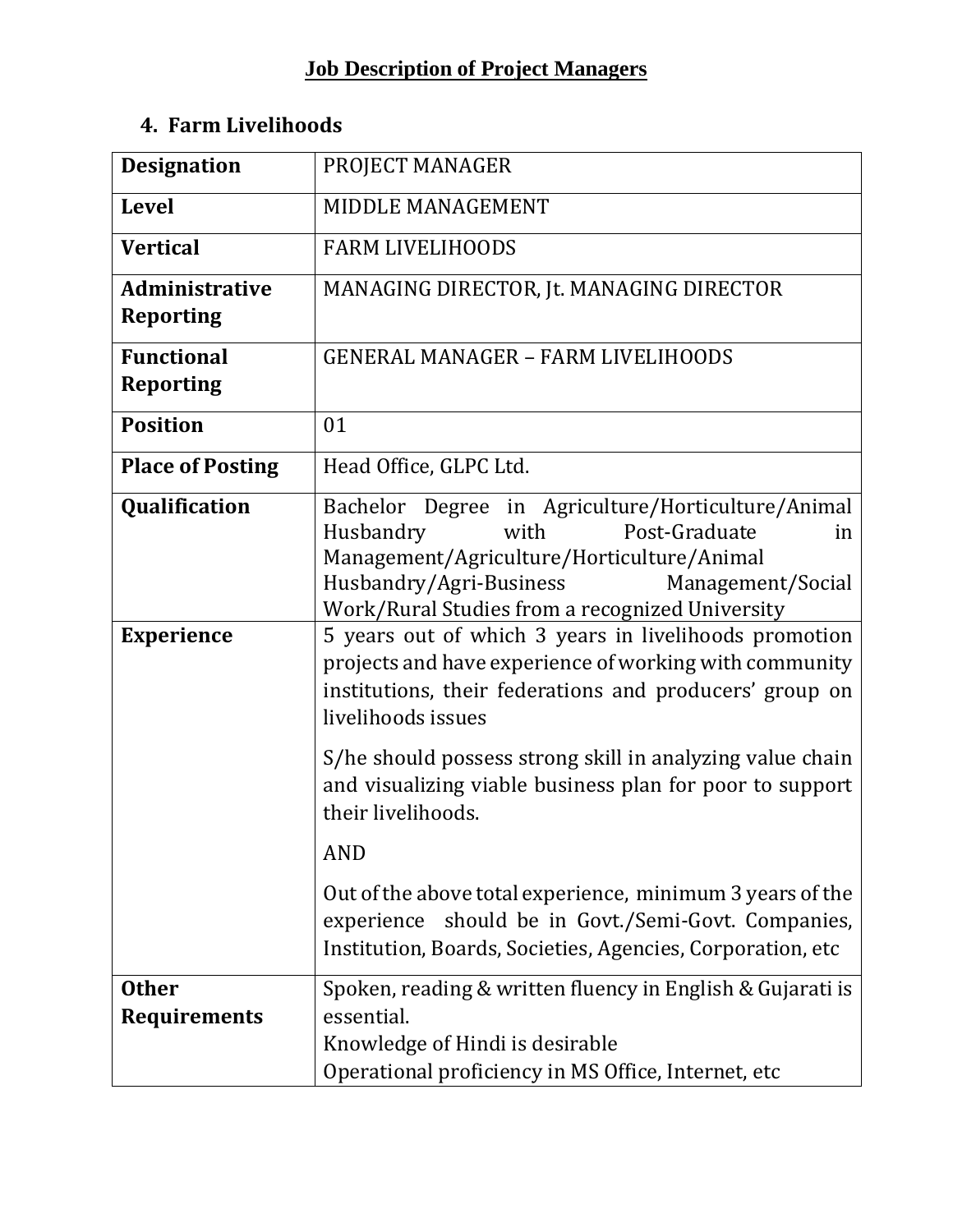| Age Limit           | Max 35 years on the date of advertisement |  |  |  |                                            |  |
|---------------------|-------------------------------------------|--|--|--|--------------------------------------------|--|
| <b>Compensation</b> |                                           |  |  |  | Upto Rs 40000/per month (commensurate with |  |
|                     | experience and Company's Policies)        |  |  |  |                                            |  |

State Project Manager (Farm Livelihoods) in consultation with the GM- Farm Livelihoods, will be responsible to provide directions, guidance and support to a team consisting of District Livelihood Managers, State/District Assistant Project Manager, Taluka Staff, Project Implementing Agencies (PIAs) etc

- Preparation of Annual Action Plan with Physical & Financial targets specifying tasks, timelines, procedures, budget allocation & outcomes for Agriculture, Horticulture & Animal Husbandry
- Providing inputs in formulation of policies of the company in specific thematic area/vertical.
- Develop network of and partnership with similar institutions and financial institutions for implementation of policies.
- Portfolio management of subsectors and quality management of the work.
- Managing entire pool of vertical Team State APM, District APMs & Block level Domain Experts
- Conceptualize and develop livelihood generation strategies with plans for fund mobilization and road maps for implementation
- Executing the strategies and project by focused pilots and surveys in initial phase of the project.
- Monitor the affectivity of the policies and projects.
- Clearing doubts regarding new concepts and policies and smoothening the understanding of the team.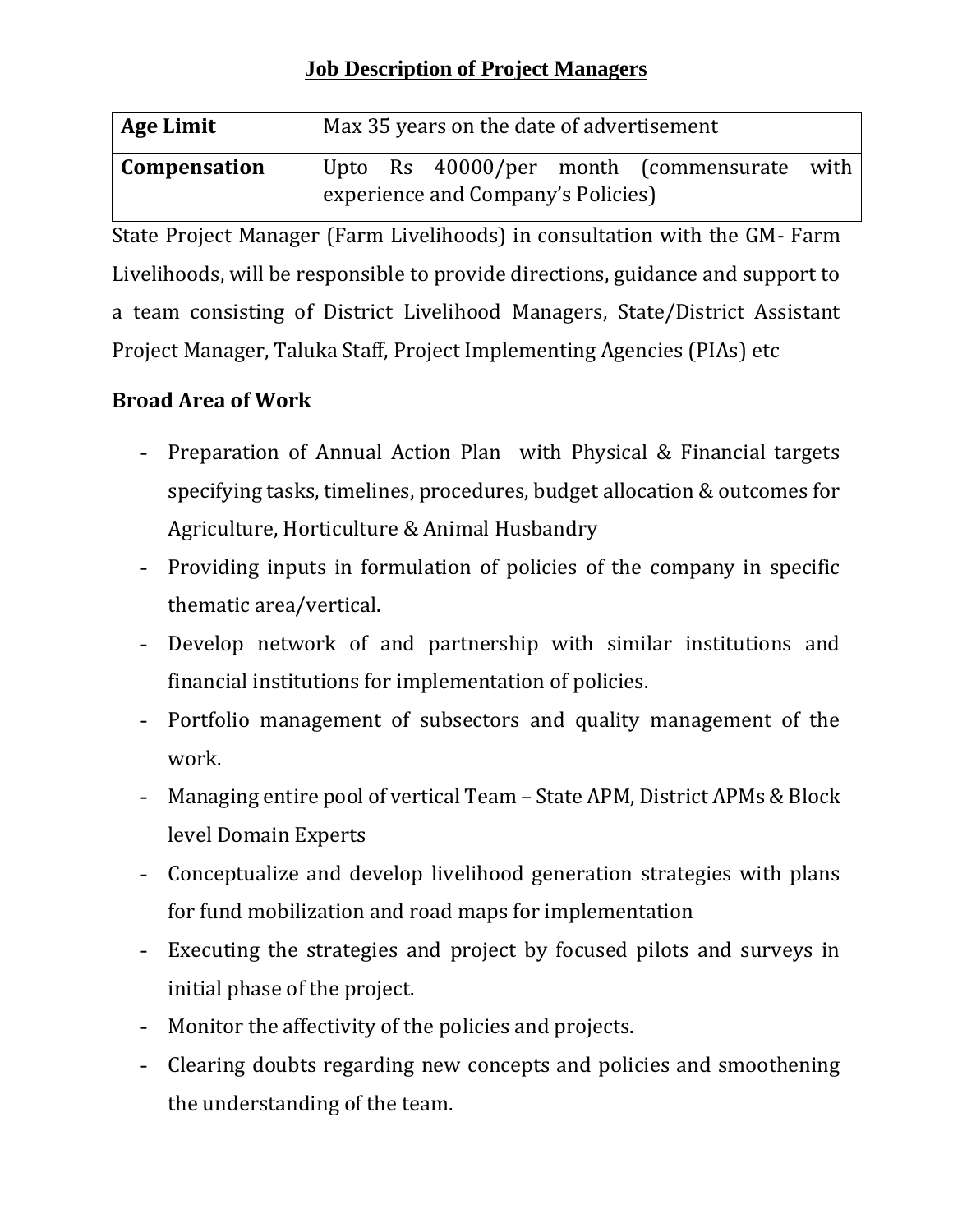- Ensuring the market linkage for the vertical's projects on case to case basis.
- By actively participating in initial phase/pilots of the project to provide hands on support to implementation team
- Determine the frequency and content of status report from project team; analyze results and troubleshooting the problem area.
- Coach, Mentor, Motivate and supervise project team members and influence them to take positive action and accountability for their assigned work.
- Oversee and supervise the progress and activities of projects, ensure performance of project team.
- Assigning the job responsibilities to project team and ensuring the execution of the team.
- Determining the success parameters and supervise the team to achieve it.
- Manage cost and effectiveness on expenditure incurred in the operational area.
- Assist in livelihood promotion and other plans of the company,
- Help building partnership and linkages with private sector, civil society organizations, banks and other stake holders as per the requirement of the vertical.
- Work in close coordination with concerned General Manager and other sector experts.
- Bring in team spirit among members
- Any other task as and when assigned by Management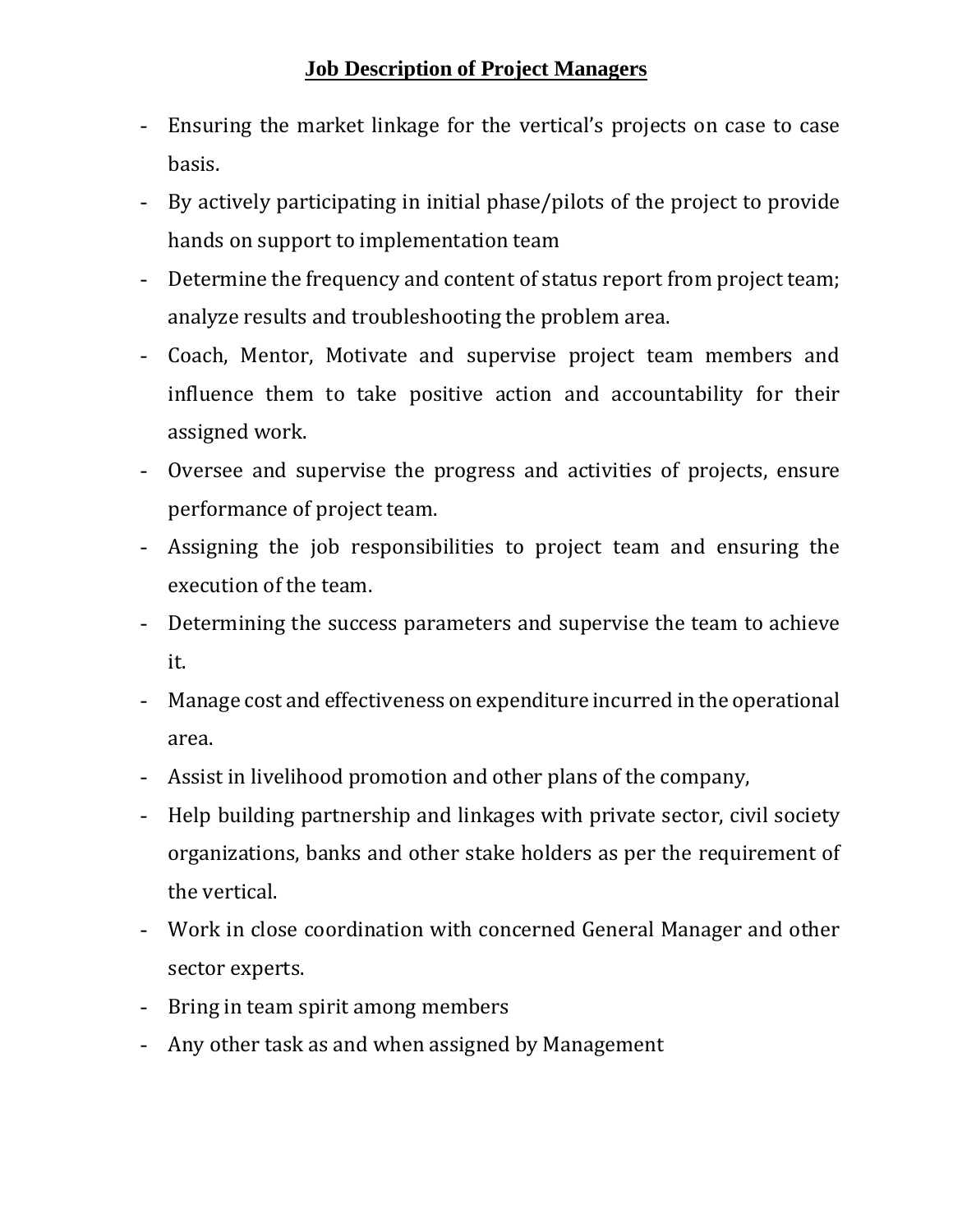|  | 5. Marketing & Service Sector |  |  |  |
|--|-------------------------------|--|--|--|
|--|-------------------------------|--|--|--|

| <b>Designation</b>                        | PROJECT MANAGER                                                                                                                                                                                                                                                                                                                                                                                                                                             |
|-------------------------------------------|-------------------------------------------------------------------------------------------------------------------------------------------------------------------------------------------------------------------------------------------------------------------------------------------------------------------------------------------------------------------------------------------------------------------------------------------------------------|
| <b>Level</b>                              | MIDDLE MANAGEMENT                                                                                                                                                                                                                                                                                                                                                                                                                                           |
| <b>Vertical</b>                           | MARKETING, COTTAGE INDUSTRY & SERVICE SECTORS                                                                                                                                                                                                                                                                                                                                                                                                               |
| <b>Administrative</b><br><b>Reporting</b> | MANAGING DIRECTOR, Jt. MANAGING DIRECTOR                                                                                                                                                                                                                                                                                                                                                                                                                    |
| <b>Functional</b>                         | GENERAL MANAGER – Marketing, Cottage Industry $\&$                                                                                                                                                                                                                                                                                                                                                                                                          |
| <b>Reporting</b>                          | <b>Rural Service (MCRS)</b>                                                                                                                                                                                                                                                                                                                                                                                                                                 |
| <b>Position</b>                           | 01                                                                                                                                                                                                                                                                                                                                                                                                                                                          |
| <b>Place of Posting</b>                   | Head Office, GLPC Ltd.                                                                                                                                                                                                                                                                                                                                                                                                                                      |
| Qualification                             | MBA/PGDM/PGDBM in Marketing/ Rural Management<br>from a recognized University                                                                                                                                                                                                                                                                                                                                                                               |
| <b>Experience</b>                         | 5 years out of which 3 years in designing, implementing<br>and monitoring projects in the areas of Marketing & Rural<br>Service                                                                                                                                                                                                                                                                                                                             |
|                                           | S/he should have worked in large number of livelihood<br>activities in a livelihoods Programme/Project specially in<br>operation, management procurement, marketing, trading<br>in various off farm produce for improving livelihood in<br>the rural areas in a community driven development<br><b>CBOs</b><br>model<br>through<br>such<br>producers<br>as<br>company/Producers<br>Cooperative/Producers<br>group/Watershed users group/SHG Federation/SHG. |
|                                           | <b>AND</b>                                                                                                                                                                                                                                                                                                                                                                                                                                                  |
|                                           | Out of the above total experience, minimum 3 years of the<br>should be in Govt./Semi-Govt. Companies,<br>experience<br>Institution, Boards, Societies, Agencies, Corporation, etc                                                                                                                                                                                                                                                                           |
| <b>Other</b><br><b>Requirements</b>       | Spoken, reading & written fluency in English & Gujarati is<br>essential.<br>Knowledge of Hindi is desirable                                                                                                                                                                                                                                                                                                                                                 |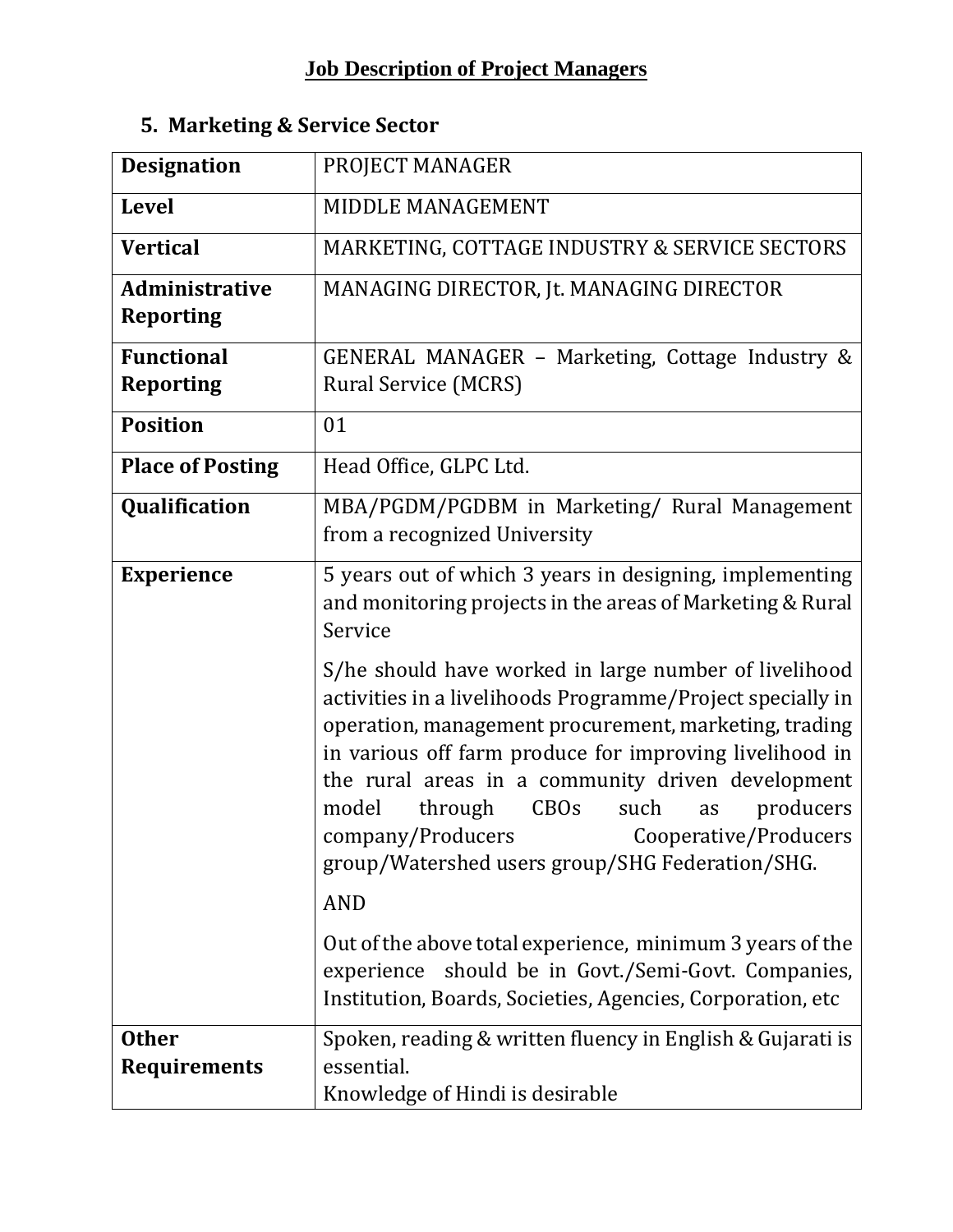|                  | Operational proficiency in MS Office, Internet, etc                              |  |  |  |
|------------------|----------------------------------------------------------------------------------|--|--|--|
| <b>Age Limit</b> | Max 35 years on the date of advertisement                                        |  |  |  |
| Compensation     | Upto Rs 40000/per month (commensurate with<br>experience and Company's Policies) |  |  |  |

State Project Manager (MRS) in consultation with the GM-MCRS, will be responsible to provide directions, guidance and support to a team consisting of District Livelihood Managers, State/District Assistant Project Manager, Taluka Staff, Project Implementing Agencies (PIAs) etc

- Preparation of Annual Action Plan with Physical & Financial targets specifying tasks, timelines, procedures, budget allocation & outcomes for **MRS**
- Meet and exceed targets in creating sustainable livelihoods by Planning, Organizing and Managing and Executing projects including Financial Management.
- Manage, enhance and build effective relationships with existing and new partner organizations
- He / she will manage and be responsible for a cross-section of MoUs in the region.
- Additionally the individual will be responsible for positively influencing partner organizations and defusing potential problems, anticipating their needs and identify jointly any appropriate alternatives and solutions as required
- The individual shall work with a cross functional teams from other verticals and possible engagement of other resources within and outside of GLPC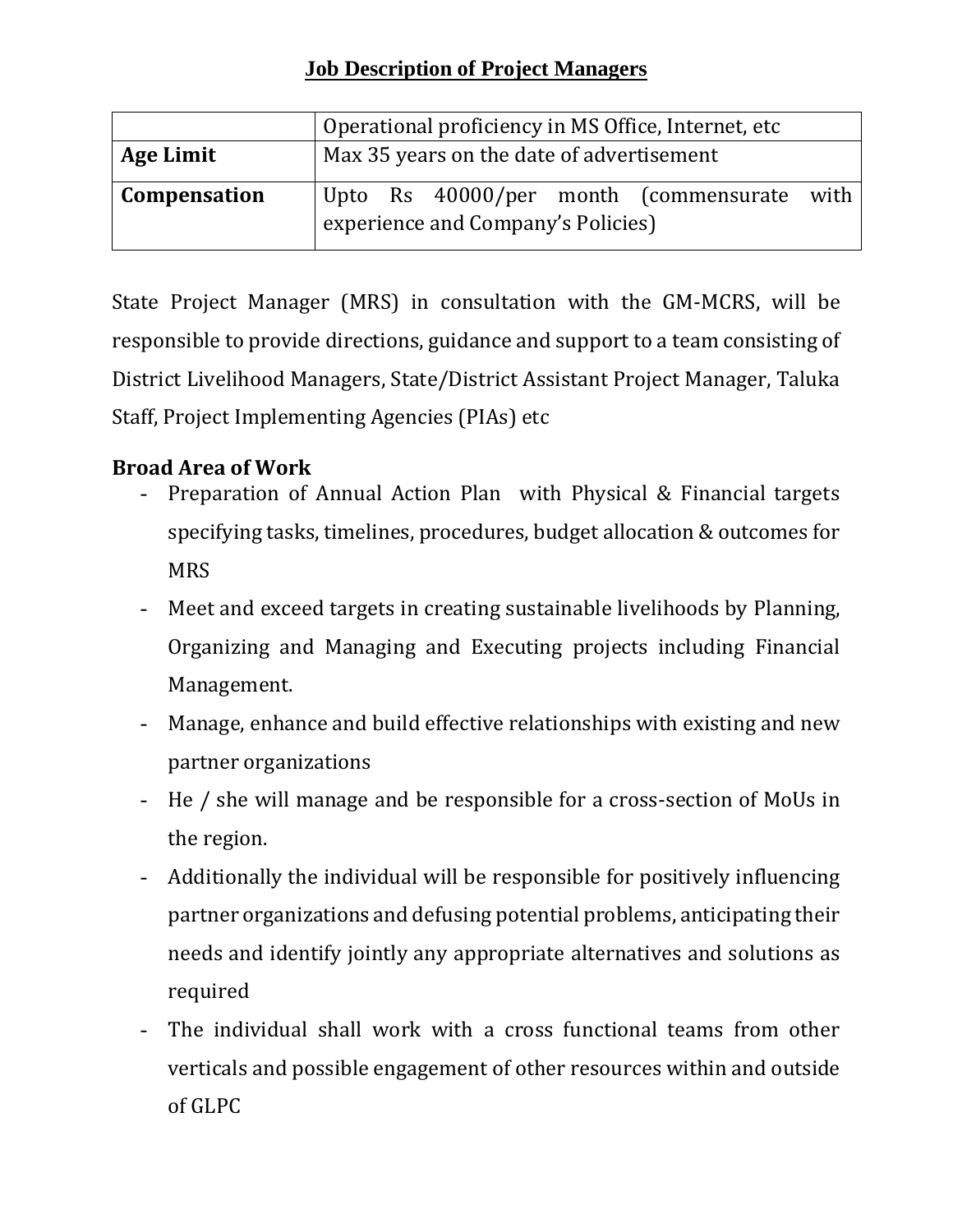- This individual will be required to acquire and maintain good working knowledge of relevant government's policies, schemes and guidelines
- A high level of technical knowledge of project management concepts and project evaluation from financial and functional aspects will be required
- Ability to work with other government line departments to leverage upon the synergies involved
- Conduct Project Review Meetings with District & Taluka teams
- Project allocation to Districts
- Exploring and executing synergies between various MoUs/Projects
- Find new innovative livelihoods projects with substantial impact & Improvements in on-going projects
- To take all the necessary actions as and when required by any Senior or authority like Managing Director, Jt. Managing Director of the company and complete the task assigned to them in the stipulated time.
- Identify new forward & backward linkages between the poor and Corporations engaged in Organized Retail, Exports, Business-To-Business and Business-To-Government sectors.
- Analysis partner organizations' business objectives by asking probing questions that are relevant to the partner organizations in order to collect information from them, which enables the GLPC team to be more effective and responsive to partner organization's needs.
- Identifies areas of risk/opportunities and influences and implements continuous improvements.
- Any other task as and when assigned by Management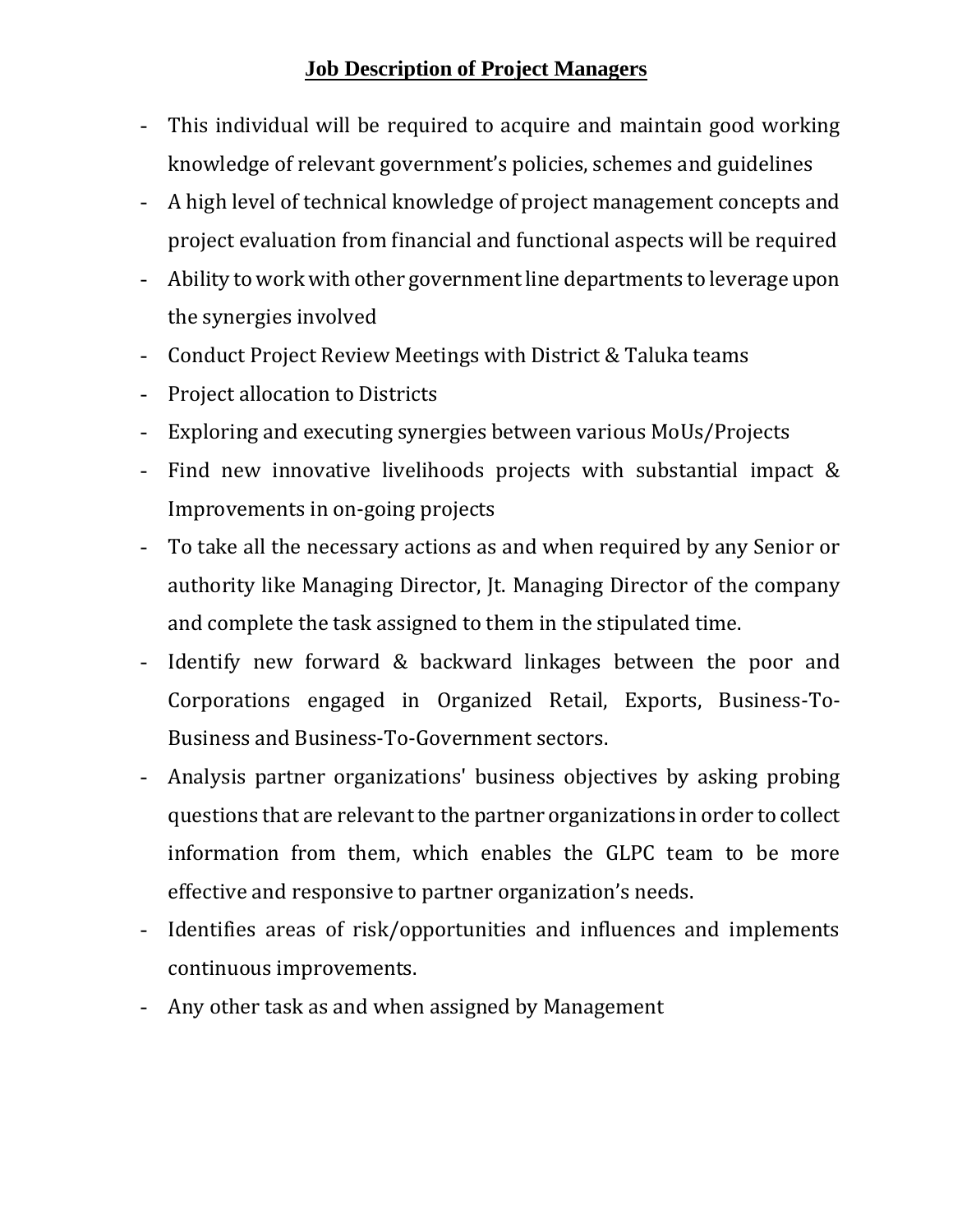# **6. Cottage Industry**

| <b>Designation</b>      | PROJECT MANAGER                                                                                            |
|-------------------------|------------------------------------------------------------------------------------------------------------|
| <b>Level</b>            | MIDDLE MANAGEMENT                                                                                          |
| <b>Vertical</b>         | MARKETING, COTTAGE INDUSTRY & SERVICE SECTORS                                                              |
| Administrative          | MANAGING DIRECTOR, Jt. MANAGING DIRECTOR                                                                   |
| <b>Reporting</b>        |                                                                                                            |
| <b>Functional</b>       | GENERAL MANAGER – Marketing, Cottage Industry $\&$                                                         |
| <b>Reporting</b>        | <b>Rural Service (MCRS)</b>                                                                                |
| <b>Position</b>         | 01                                                                                                         |
| <b>Place of Posting</b> | Head Office, GLPC Ltd.                                                                                     |
| Qualification           | MBA/PGDM/PGDBM - Marketing, Business Management,                                                           |
|                         | Rural Management from a recognized University                                                              |
| <b>Experience</b>       | 5 years out of which 3 years in designing, implementing<br>and monitoring projects in the areas of Cottage |
|                         | <b>AND</b>                                                                                                 |
|                         | Out of the above total experience, minimum 3 years of the                                                  |
|                         | experience should be in Govt./Semi-Govt. Companies,                                                        |
|                         | Institution, Boards, Societies, Agencies, Corporation, etc                                                 |
| <b>Other</b>            | Spoken, reading & written fluency in English & Gujarati is                                                 |
| <b>Requirements</b>     | essential.                                                                                                 |
|                         | Knowledge of Hindi is desirable                                                                            |
|                         | Operational proficiency in MS Office, Internet, etc                                                        |
| <b>Age Limit</b>        | Max 35 years on the date of advertisement                                                                  |
| Compensation            | 40000/per<br>month (commensurate<br>with<br><b>Rs</b><br>Upto                                              |
|                         | experience and Company's Policies)                                                                         |

State Project Manager – CI in consultation with the GM-MCRS, will be responsible to provide directions, guidance and support to a team consisting of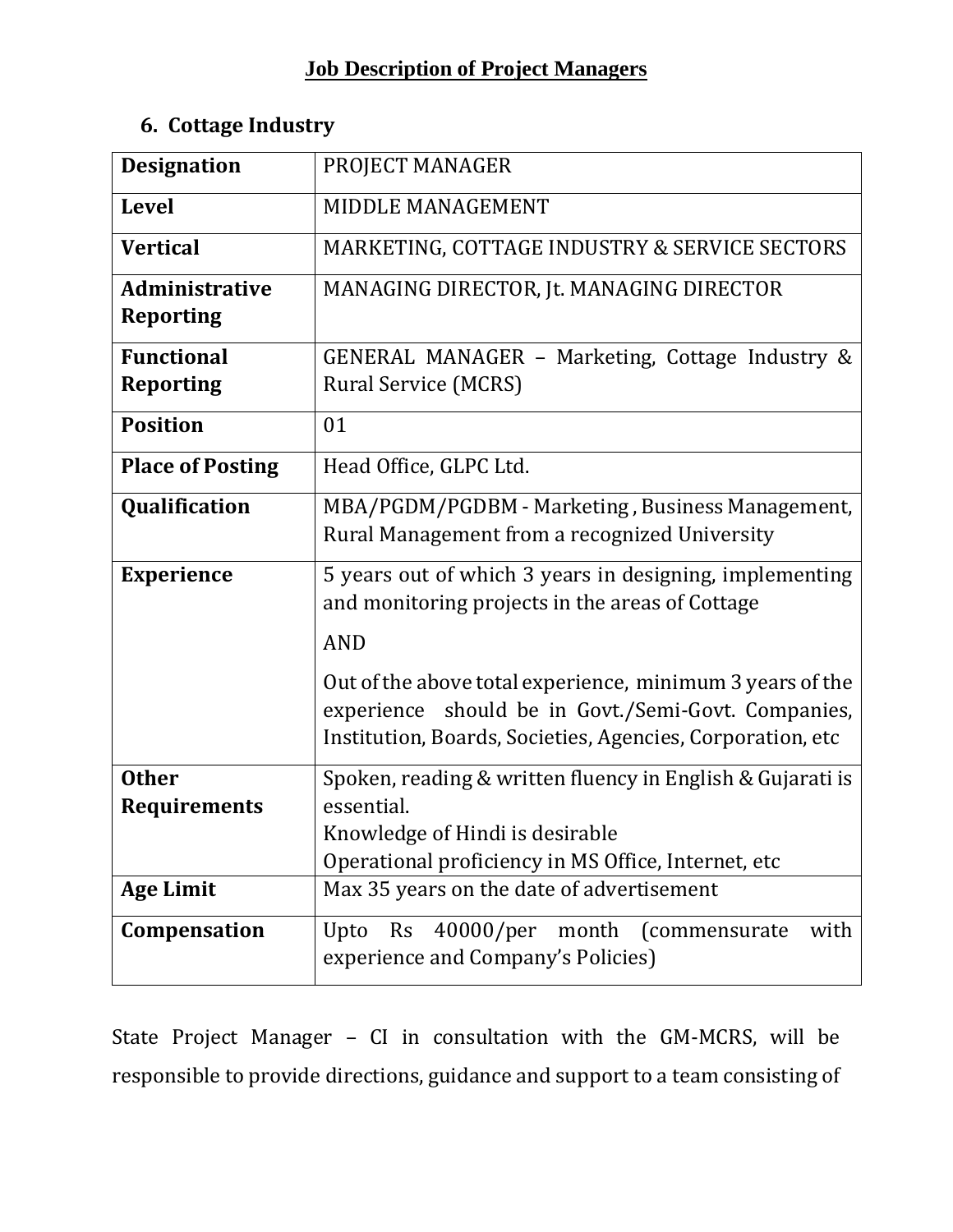District Livelihood Managers, State/District Assistant Project Manager, Taluka Staff, Project Implementing Agencies (PIAs) etc

- Preparation of Annual Action Plan with Physical & Financial targets specifying tasks, timelines, procedures, budget allocation & outcomes for Cottage Industries
- Meet and exceed targets in creating sustainable livelihoods by Planning, Organizing and Managing and Executing projects including Financial Management.
- Manage, enhance and build effective relationships with existing and new partner organizations
- He / she will manage and be responsible for a cross-section of MoUs in the region.
- Additionally the individual will be responsible for positively influencing partner organizations and defusing potential problems, anticipating their needs and identify jointly any appropriate alternatives and solutions as required
- The individual shall work with a cross functional teams from other verticals and possible engagement of other resources within and outside of GLPC
- This individual will be required to acquire and maintain good working knowledge of relevant government's policies, schemes and guidelines
- A high level of technical knowledge of project management concepts and project evaluation from financial and functional aspects will be required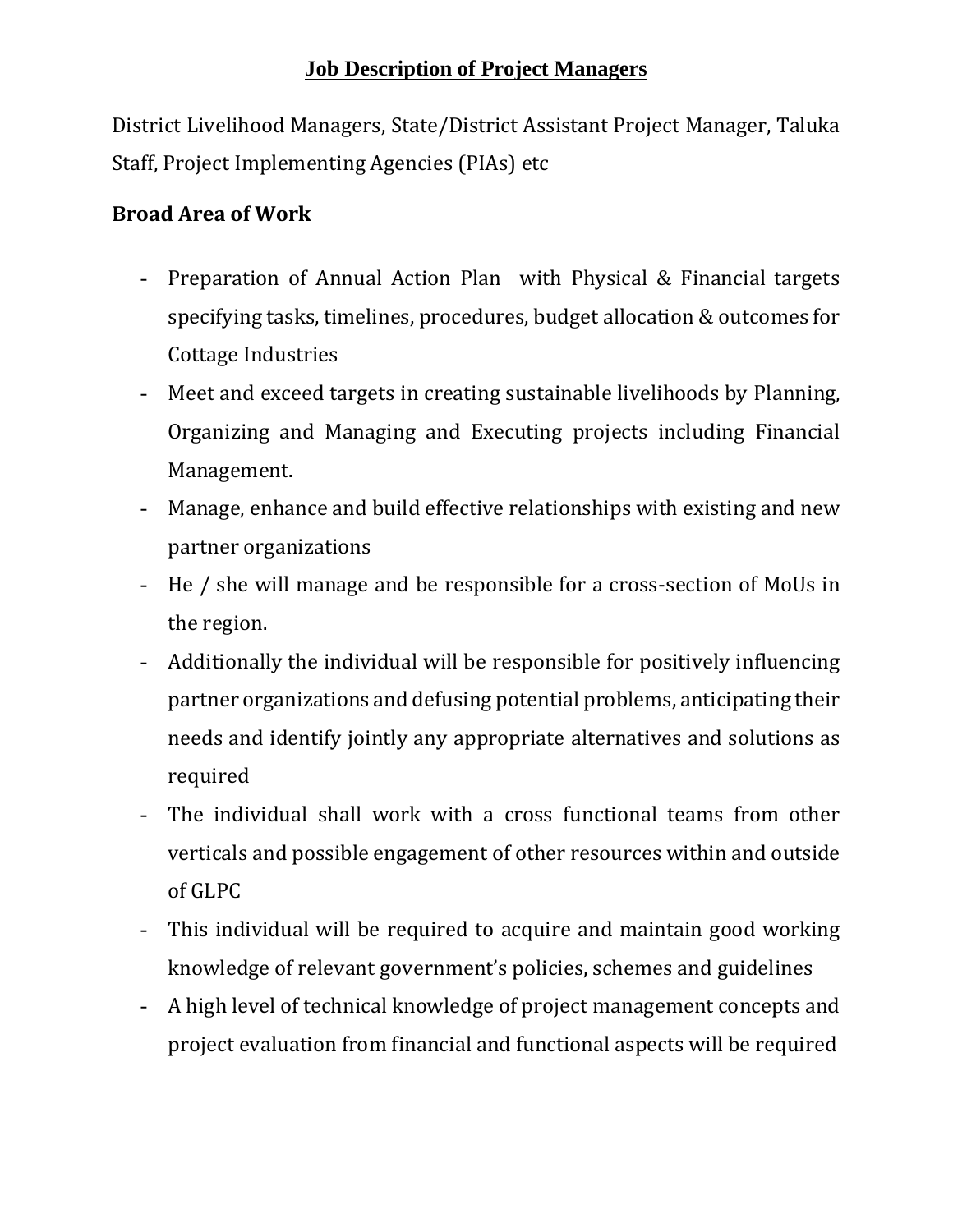- Ability to work with other government line departments to leverage upon the synergies involved
- Conduct Project Review Meetings with District & Taluka teams
- Project allocation to Districts
- Exploring and executing synergies between various MoUs/Projects
- Find new innovative livelihoods projects with substantial impact & Improvements in on-going projects
- To take all the necessary actions as and when required by any Senior or authority like Managing Director, Jt. Managing Director of the company and complete the task assigned to them in the stipulated time.
- Identify new forward & backward linkages between the poor and Corporations engaged in Organized Retail, Exports, Business-To-Business and Business-To-Government sectors.
- Analysis partner organizations' business objectives by asking probing questions that are relevant to the partner organizations in order to collect information from them, which enables the GLPC team to be more effective and responsive to partner organization's needs.
- Identifies areas of risk/opportunities and influences and implements continuous improvements.
- Any other task as and when assigned by Management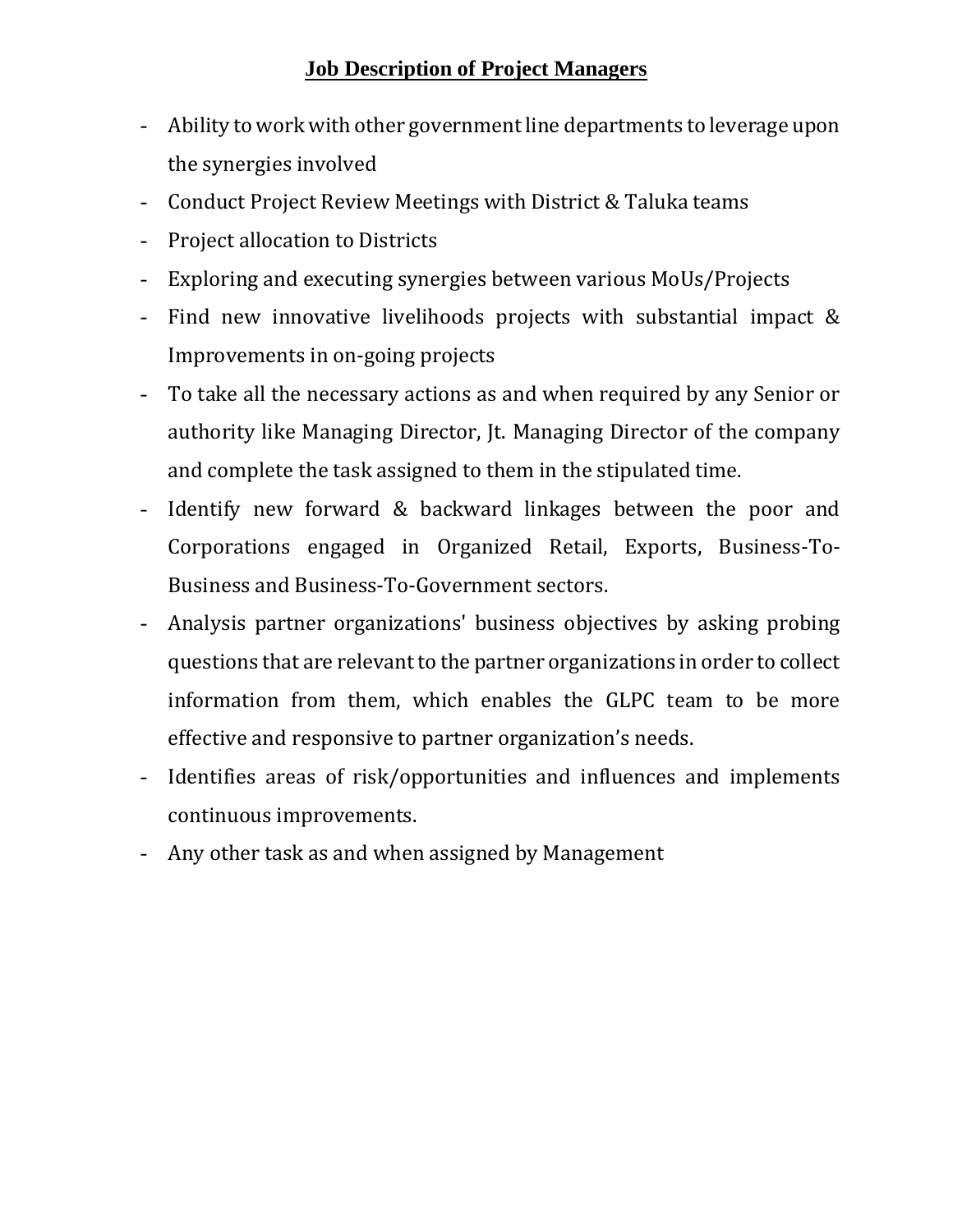#### **7. MIS & IT**

| <b>Designation</b>                        | PROJECT MANAGER                                                                                                                                                                                                                                                             |
|-------------------------------------------|-----------------------------------------------------------------------------------------------------------------------------------------------------------------------------------------------------------------------------------------------------------------------------|
| <b>Level</b>                              | MIDDLE MANAGEMENT                                                                                                                                                                                                                                                           |
| <b>Vertical</b>                           | MIS & IT                                                                                                                                                                                                                                                                    |
| <b>Administrative</b><br><b>Reporting</b> | MANAGING DIRECTOR, Jt. MANAGING DIRECTOR                                                                                                                                                                                                                                    |
| <b>Functional</b><br><b>Reporting</b>     | <b>GENERAL MANAGER - MIS&amp;IT</b>                                                                                                                                                                                                                                         |
| <b>Position</b>                           | 01                                                                                                                                                                                                                                                                          |
| <b>Place of Posting</b>                   | Head Office, GLPC Ltd.                                                                                                                                                                                                                                                      |
| Qualification                             | B.E/B.Tech/MCA/M.Sc. IT or MSc Computer Science from<br>a recognized University                                                                                                                                                                                             |
| <b>Experience</b>                         | 5 years of overall experience in handling various e-<br>governance projects<br><b>AND</b><br>Out of the above total experience, minimum 3 years of the<br>experience should be in Govt./Semi-Govt. Companies,<br>Institution, Boards, Societies, Agencies, Corporation, etc |
| <b>Other</b>                              | Spoken, reading & written fluency in English & Gujarati is                                                                                                                                                                                                                  |
| <b>Requirements</b>                       | essential.<br>Knowledge of Hindi is desirable<br>Operational proficiency in MS Office, Internet, etc                                                                                                                                                                        |
| <b>Age Limit</b>                          | Max 35 years on the date of advertisement                                                                                                                                                                                                                                   |
| Compensation                              | Upto Rs 40000/per month<br>(commensurate<br>with<br>experience and Company's Policies)                                                                                                                                                                                      |

State Project Manager – IT&MIS in consultation with the GM-IT&MIS, will be responsible to provide directions, guidance and support to a team consisting of District Livelihood Managers, State/District Assistant Project Manager, Taluka Staff, Project Implementing Agencies (PIAs) etc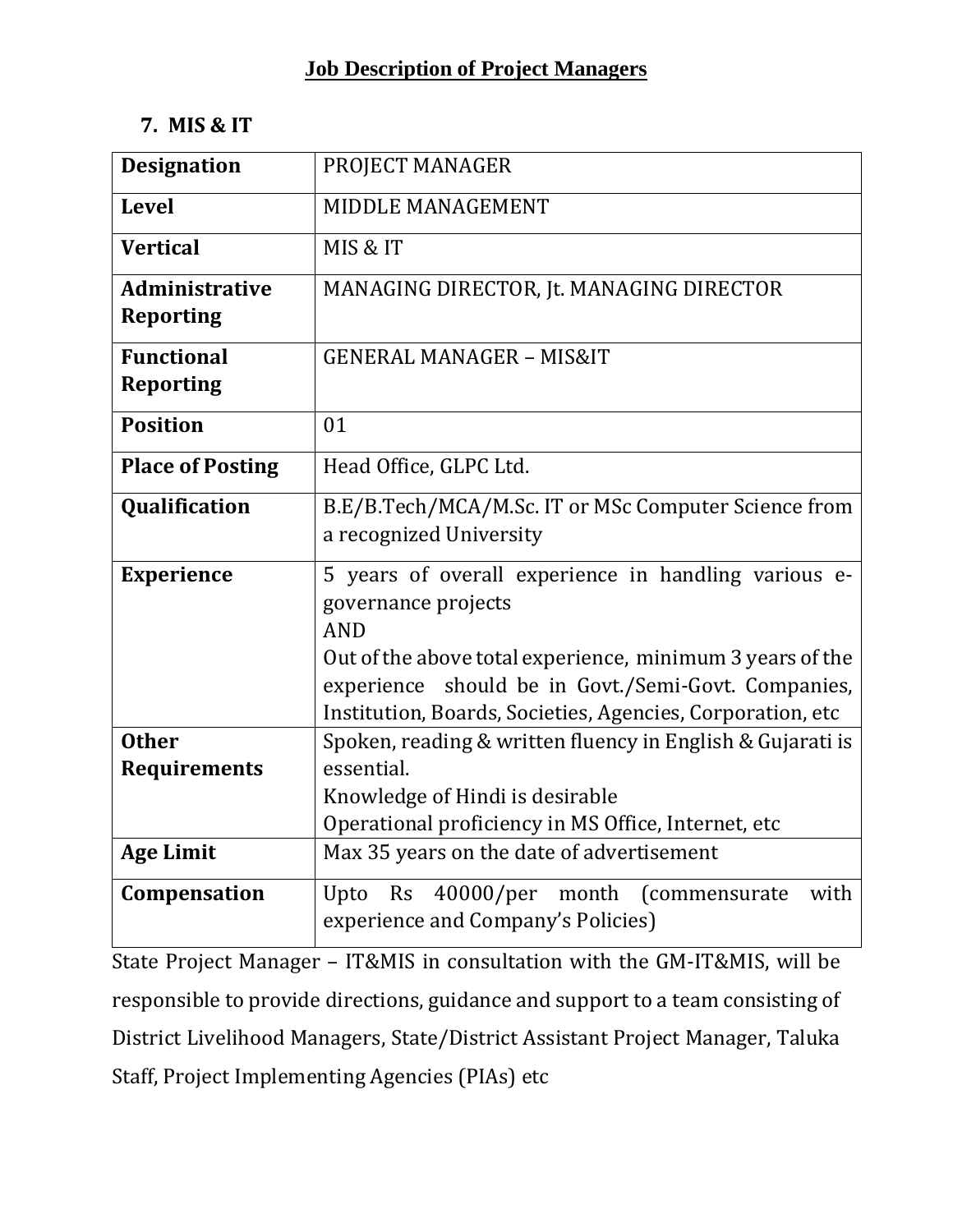- Hardware software vendor coordination, define contract terms for software hardware, network and website development contract, scope and involve and process IT related procurement and tender
- Identifying the appropriate hardware and software vendors
- Under the guidance of GM IT prepare IT budget and action plan for Organization
- Coordination with agencies like GIL, GIPL, DGS&D, NIC etc for hardware, software and other IT services.
- Managing Annual Maintenance / service contracts and warranty.
- Procuring and managing software licenses and ensuring compliance.
- Designs, implements, and evaluates the systems that support end users in the productive use of computer hardware and software.
- Ensure License software and OEM hardware in organization.
- Assist GM in making procurement decisions regarding the right technology, negotiating price, quality and features
- Assist GM to define and implement organization's IT policy & strategy
- Assist GM to define and implement IT Security policy
- Guide and support HO and District team for proper implementation of IT and MIS related activities
- Process computer, server and peripheral parts maintenance and replacement demands
- Maintain IT infrastructure Inventory and create plans for future new technology requirements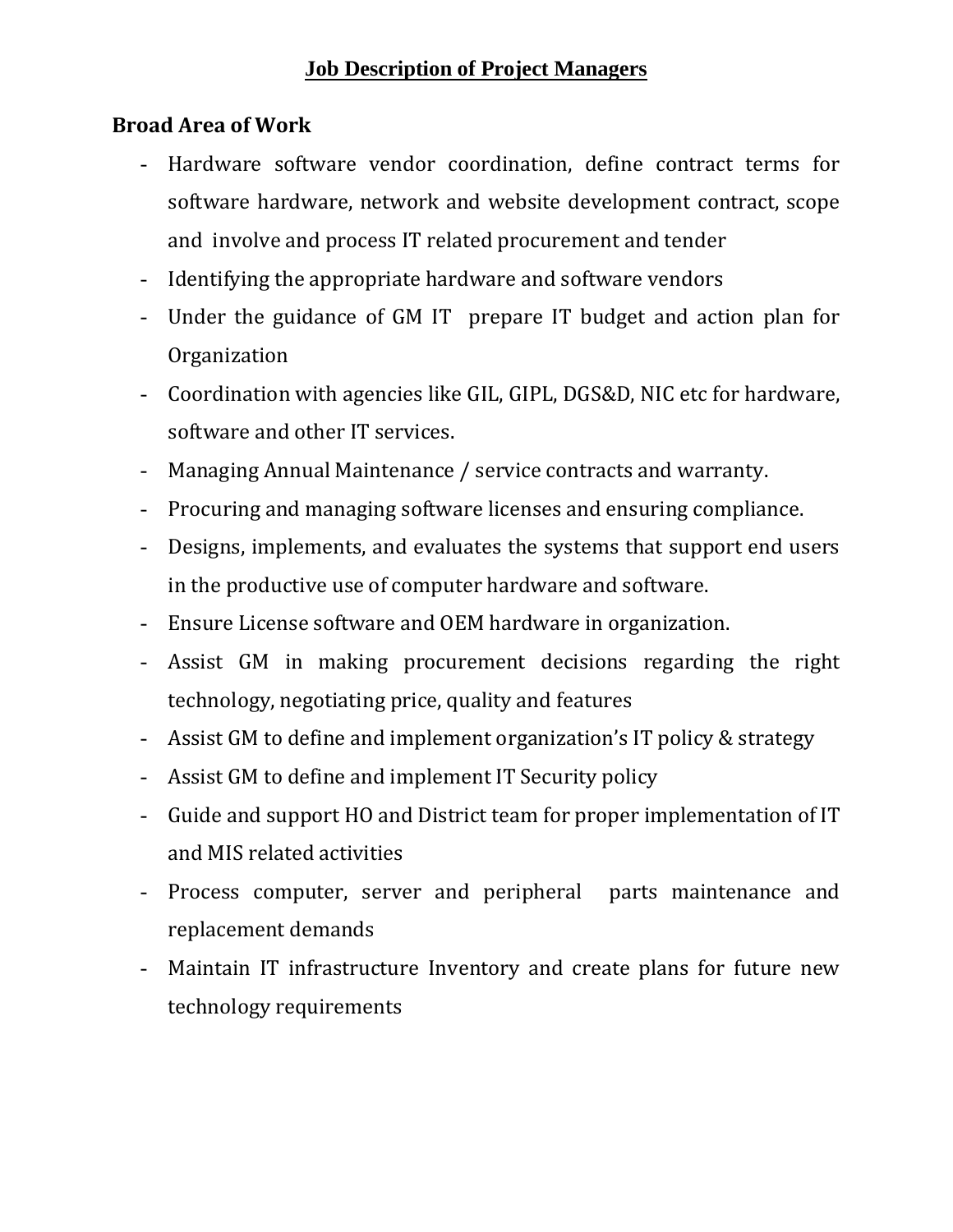- Identify the processes that require computerization or reengineering and initiate software development projects in house or with the help of software vendor.
- Develop new and practical programs to improve databases and other information systems
- Need based software development. Act as interface between software developer and management/user team throughout project life cycle
- Designs and maintain technical and project documentation.
- Coordination and working on technical aspects of NRLM web based MIS with GOI Rural Development Department appointed software development agency.
- Regular updating of organization website content and provide technical inputs to improve website
- Develop and Maintain Intranet and web based application
- Trouble shooting and maintenance of existing database and extract desired information from MS Access and SQL Server based data base using SQL query and Store procedures
- Rapid development of database application in MS Access VBA to support rapid surveys and project evaluation.
- Data migration, import-export from various relation database, excel and other supported format
- User capacity building through basic IT training including MS Excel, Access
- Assist GM to conceptualize and implement innovative ICT based projects for service delivery
- Any other task as and when assigned by Management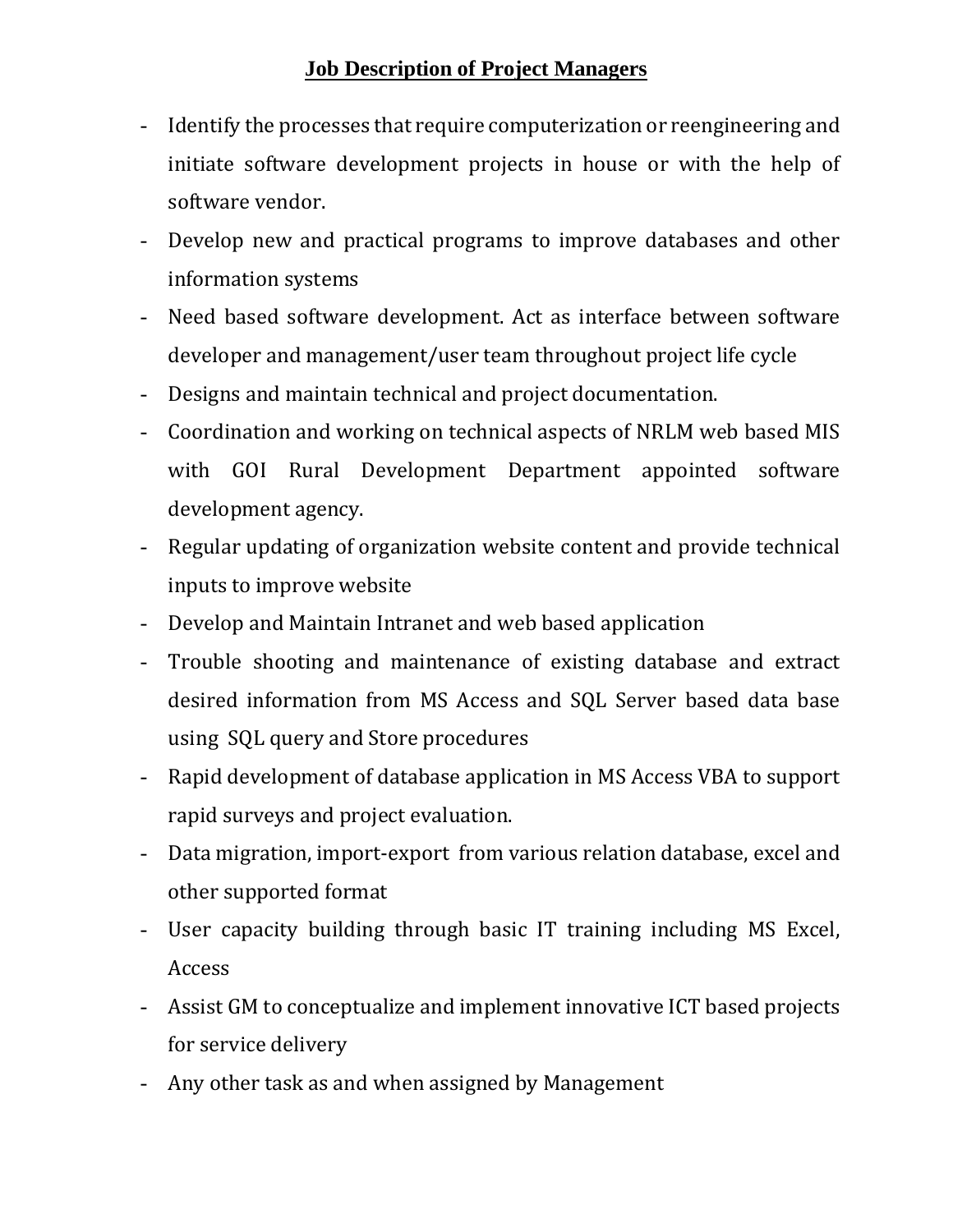# **8. HR & Admin**

| <b>Designation</b>                                      | PROJECT MANAGER                                                                                                                                                                                                                                                                                                     |
|---------------------------------------------------------|---------------------------------------------------------------------------------------------------------------------------------------------------------------------------------------------------------------------------------------------------------------------------------------------------------------------|
| <b>Level</b>                                            | <b>MIDDLE MANAGEMENT</b>                                                                                                                                                                                                                                                                                            |
| <b>Vertical</b>                                         | <b>HUMAN RESOURCE &amp; ADMIN</b>                                                                                                                                                                                                                                                                                   |
| <b>Administrative</b><br><b>Reporting</b>               | MANAGING DIRECTOR, Jt. MANAGING DIRECTOR                                                                                                                                                                                                                                                                            |
| <b>Functional</b><br><b>Reporting</b>                   | <b>GENERAL MANAGER - HR &amp; ADMIN</b>                                                                                                                                                                                                                                                                             |
| <b>Position</b>                                         | 01                                                                                                                                                                                                                                                                                                                  |
| <b>Place of Posting</b>                                 | Head Office, GLPC Ltd.                                                                                                                                                                                                                                                                                              |
| Qualification                                           | Post Graduate Degree in HR from a recognized University                                                                                                                                                                                                                                                             |
| <b>Experience</b>                                       | 5 years of which at least 3 years in HR domain and holding<br>a managerial level position in the last employment<br><b>AND</b><br>Out of the above total experience, minimum 3 years of the<br>should be in Govt./Semi-Govt. Companies,<br>experience<br>Institution, Boards, Societies, Agencies, Corporation, etc |
| <b>Other</b><br><b>Requirements</b><br><b>Age Limit</b> | Spoken, reading & written fluency in English & Gujarati is<br>essential.<br>Knowledge of Hindi is desirable<br>Operational proficiency in MS Office, Internet, etc<br>Candidates handling more than 500<br>employees<br>preferable<br>Max 35 years on the date of advertisement                                     |
| Compensation                                            | Upto Rs 40000/per month (commensurate<br>with<br>experience and Company's Policies)                                                                                                                                                                                                                                 |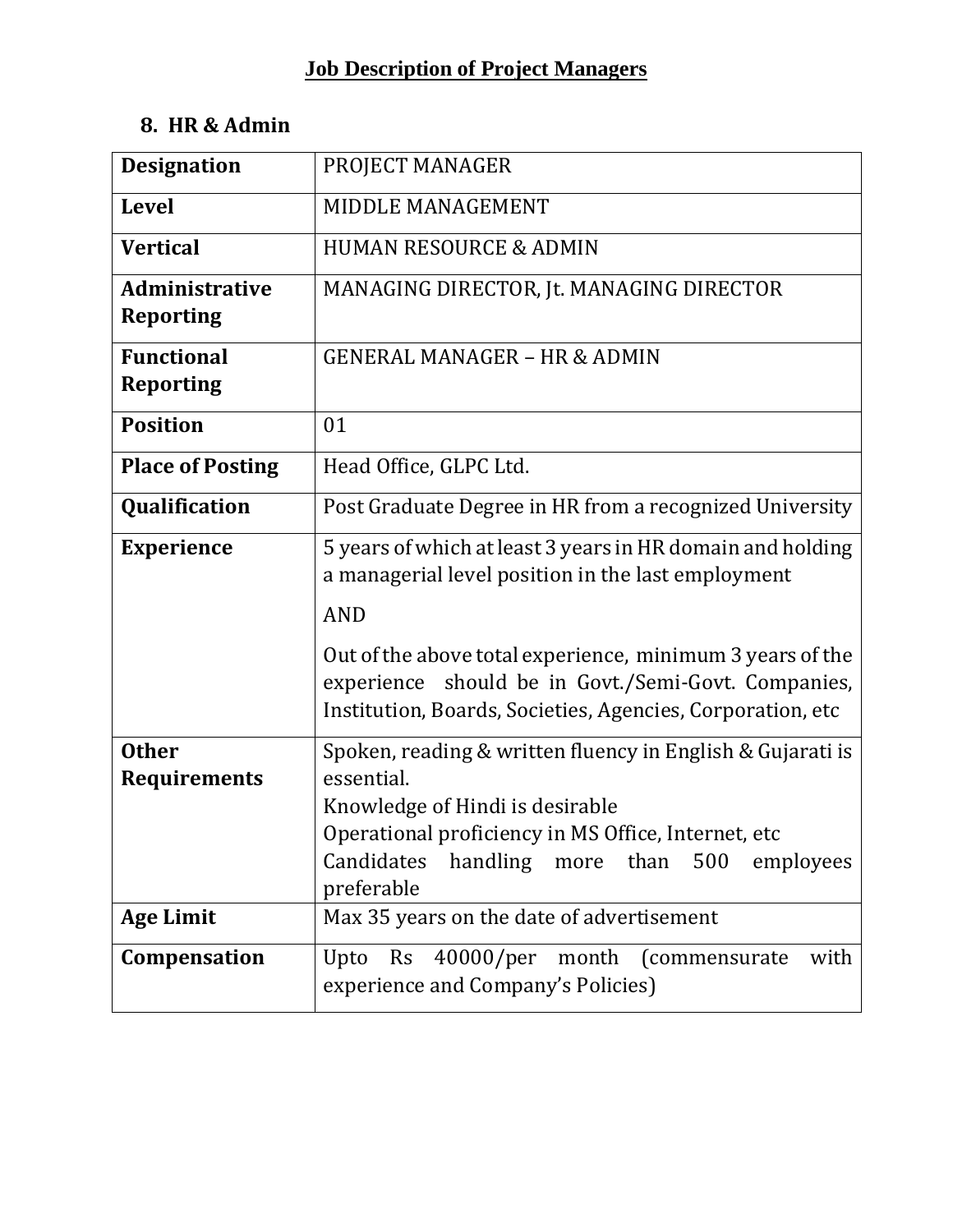Project Manager will support the General Manager – HR & Admin and will be responsible to provide directions, guidance and support to a team consisting of District Livelihood Managers, State/District Assistant Project Manager, Taluka Staff, Project Implementing Agencies (PIAs) etc

## **Broad Area of Work**

## **HR Activities**

- **Recruitment:** Recruitment for positions at State, District, Block and Cluster through an external Recruitment Agency
- **Job Descriptions and Job Specifications:** Designing Job Descriptions across all levels and for all Verticals for PMS, TNA & CB Needs
- **Induction and Orientation**
- **Govt. Procedure Training: Knowledge about** Govt. Systems, procedures and protocols.
- **Skill Gap Analysis:** Carry out skill Gap Analysis by development of Skill Mapping format for identifying next phase of training needs.
- **Capacity Building:** Develop Training Plan and Training Calendar for the employees based on Skill Map Analysis for the phase wise development of Training Modules and continuous process of Capacity Building.
- **Annual Performance Appraisal:** Design and Develop formats for Annual Performance Appraisal for the GLPC employees.
- **Policies:** Policies related to Compensation, Transfer, Promotion, Interns, Short Term Consultants, Grievance Redressal and Exit
- **Development of HR Policy & Manuals:** Development of a uniform and comprehensive HR Policy by the development of Human Resource, Capacity Building and Performance Appraisal & Incentive Manual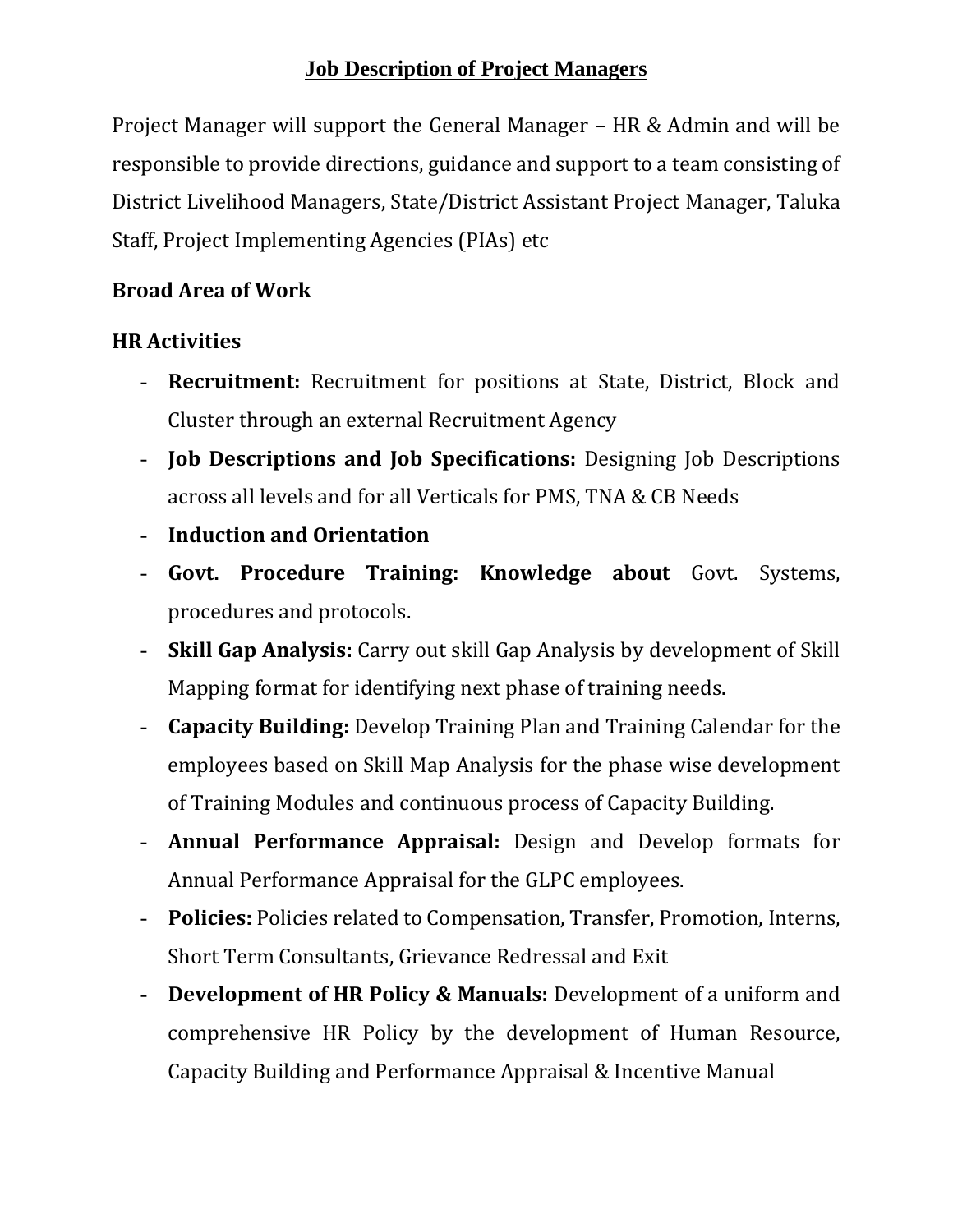- **Employees Empowerment, Employee Engagement, Employee Retention**
- **Entire HR Generalist Profile**

# **Admin Activities**

- **Administrative Support**: Provision of adequate Human Resource, Office utilities, Logistics arrangements, Facilities maintenance, Tackling all disciplinary issues with suitable action , Conduct of Timely Meetings, Vendor Management, issuing of necessary Orders, Circulars & Notices, Monitoring the work of outsourced staff
- **Record Management:** Maintenance of Company Records (Certificate of Incorporation, MOA, AOA, Share Certificates, Board Meeting Minutes), chronological records with segregation and grading of top priority correspondences, Classification of Files, Documentation, Archives etc.
- **Liaison and Coordination:** Liaison with Govt. Departments and Ministry for the compilation, circulation and dissemination of required information.

# **Other Activities as and when required**

- **Statutory Compliances under Companies Act, 1956:** This includes preparation of Agenda for timely conduct of Board Meetings, Audit Committee Meeting, Annual General Meeting of the Shareholders etc. Compilation of Minutes and its circulation for approval and further necessary action
- **Annual Action Plan-** Preparation of Annual Action Plan with Physical & Financial targets specifying tasks, timelines, procedures, budget allocation & outcomes for HR & Admin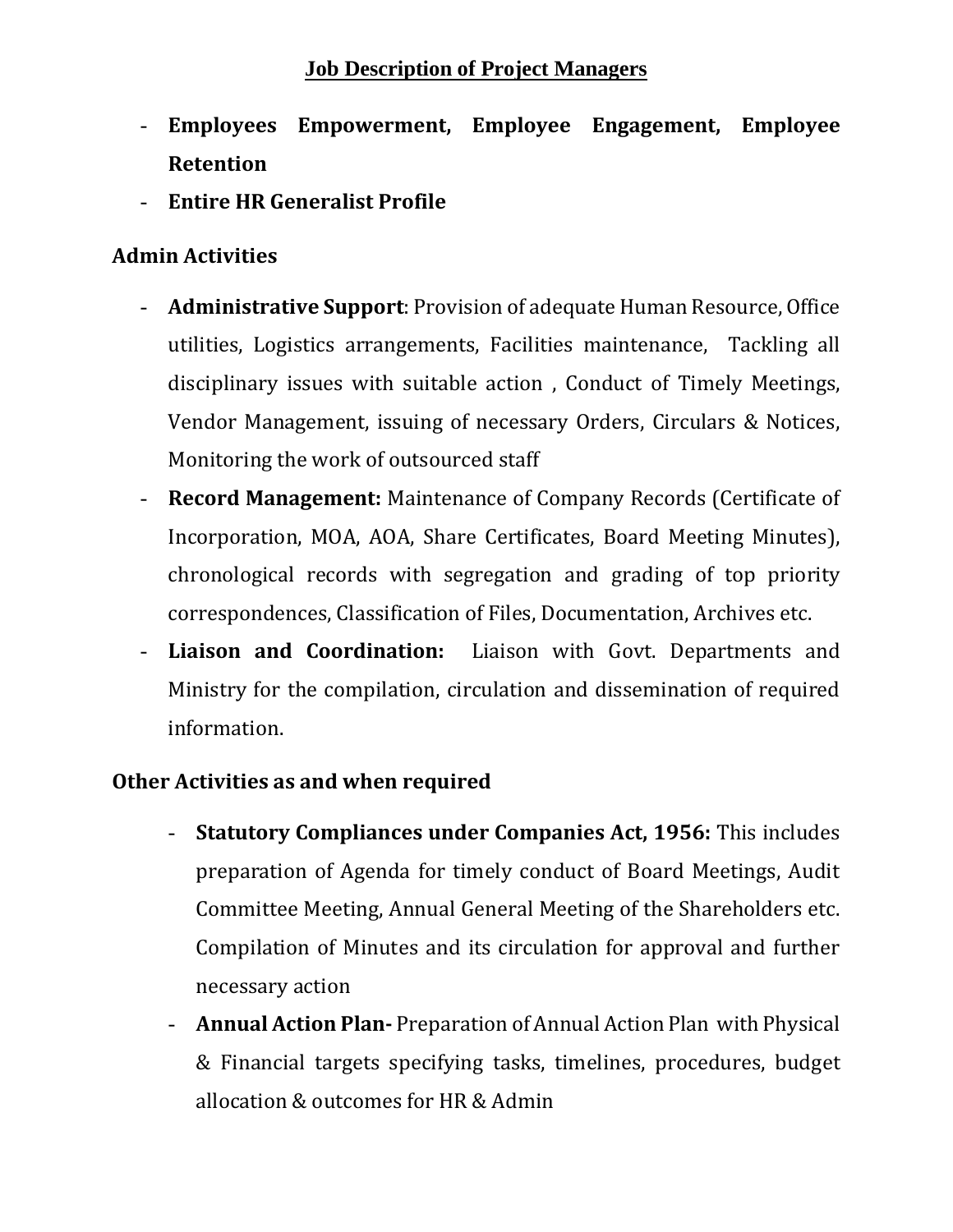- **Tender Documents-** Finalization of tender documents with detailed TOR and scope of work for hiring of organization for services through competitive bidding
- **Legal issues:** Handling legal cases
- Any other task as and when assigned by Management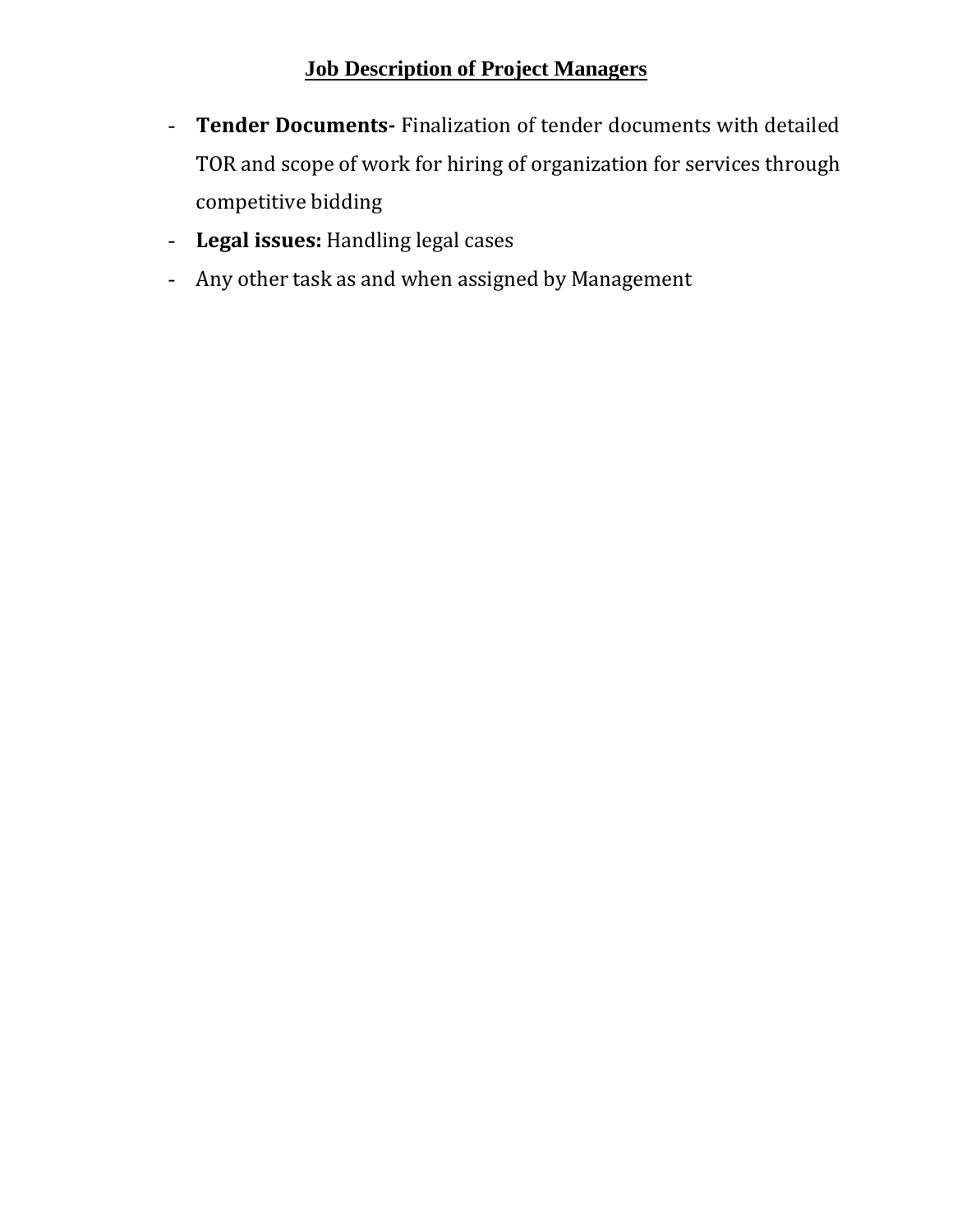# **9. Accounts & Finance**

| <b>Designation</b>                        | PROJECT MANAGER                                                                                                                                                                                                                                                                                                 |
|-------------------------------------------|-----------------------------------------------------------------------------------------------------------------------------------------------------------------------------------------------------------------------------------------------------------------------------------------------------------------|
| <b>Level</b>                              | MIDDLE MANAGEMENT                                                                                                                                                                                                                                                                                               |
| <b>Vertical</b>                           | <b>ACCOUNTS &amp; FINANCE</b>                                                                                                                                                                                                                                                                                   |
| <b>Administrative</b><br><b>Reporting</b> | MANAGING DIRECTOR, Jt. MANAGING DIRECTOR                                                                                                                                                                                                                                                                        |
| <b>Functional</b><br><b>Reporting</b>     | <b>GENERAL MANAGER - ACCOUNTS &amp; FINANCE</b>                                                                                                                                                                                                                                                                 |
| <b>Position</b>                           | 01                                                                                                                                                                                                                                                                                                              |
| <b>Place of Posting</b>                   | Head Office, GLPC Ltd.                                                                                                                                                                                                                                                                                          |
| Qualification                             | MBA/PGDM/PGDBM<br>Finance<br>Chartered<br>in<br>or<br><b>Accountant/Cost Accountant</b>                                                                                                                                                                                                                         |
| <b>Experience</b>                         | For MBA/PGDM/PGDBM in Finance, 5 years in Accounts<br>& Finance and employed not below the rank of a Sr.<br>Executive                                                                                                                                                                                           |
|                                           | For Chartered Accountant/Cost Accountant at least 2<br>years of gainful experience in Accounts & Finance                                                                                                                                                                                                        |
|                                           | should have worked in a<br>S/he<br>development<br>program/project/companies/organization. S/he should<br>be instrumental in designing and developing the financial<br><sub>of</sub><br>development<br>management<br>system<br>project/companies/Firms. Only applicants from required<br>category need to apply. |
|                                           | <b>AND</b>                                                                                                                                                                                                                                                                                                      |
|                                           | Out of the above total experience, minimum 3 years of the<br>experience should be in Govt./Semi-Govt. Companies,<br>Institution, Boards, Societies, Agencies, Corporation, etc                                                                                                                                  |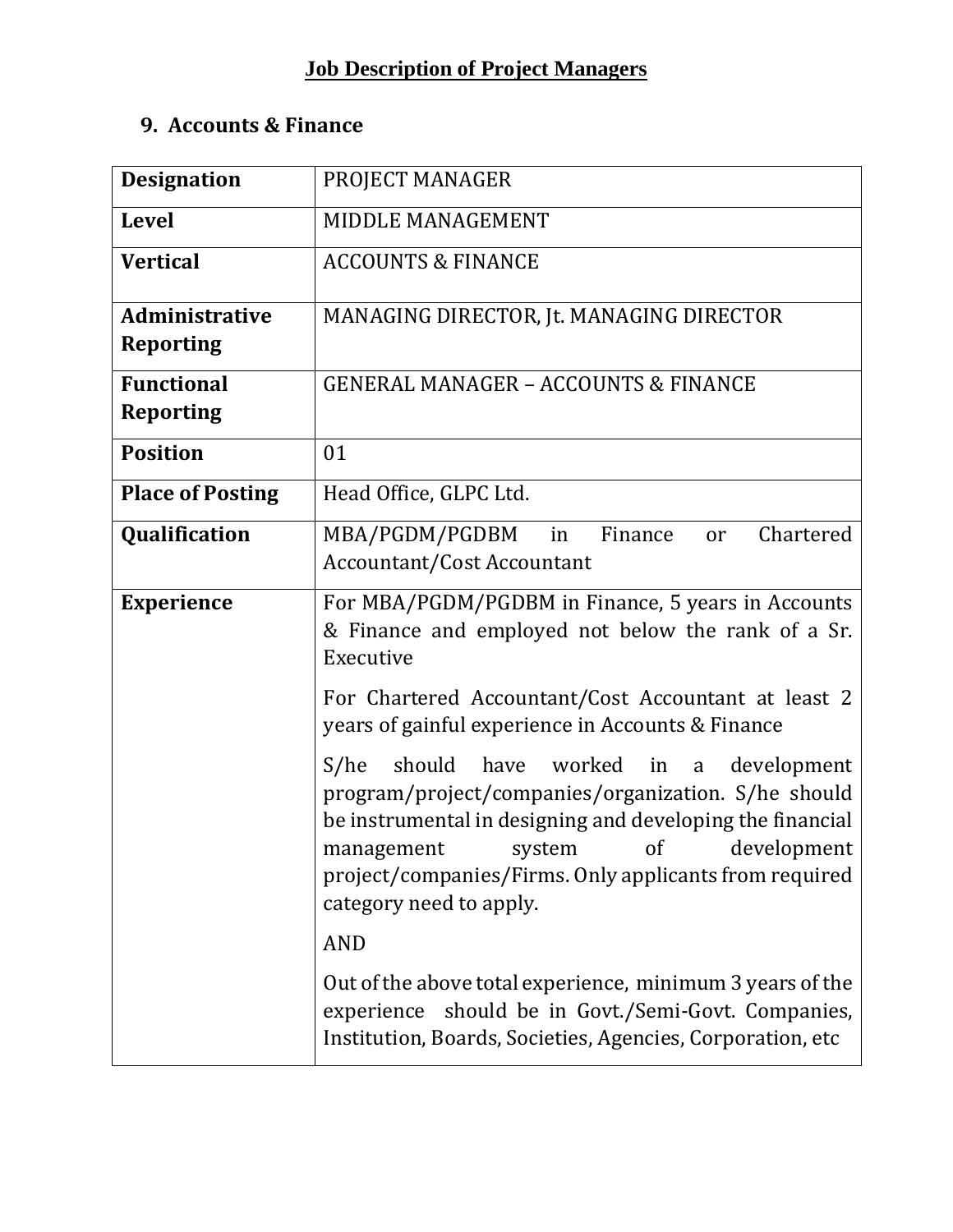| <b>Other</b>        | Spoken, reading & written fluency in English & Gujarati is                          |
|---------------------|-------------------------------------------------------------------------------------|
| <b>Requirements</b> | essential.                                                                          |
|                     | Knowledge of Hindi is desirable                                                     |
|                     | Operational proficiency in MS Office, Internet, etc                                 |
| <b>Age Limit</b>    | Max 35 years on the date of advertisement                                           |
| Compensation        | with<br>Upto Rs 40000/per month (commensurate<br>experience and Company's Policies) |

# **Broad Area of Work**

The Project Manager (Finance) shall assist the CFO in relation to fiduciary governance of the mission fund. S/he coordinates with CFO to oversee the finance and accounting system of all units, budgetary control, monitoring and control of financial management system, internal control functions at the state, district and block level.

The core functions to be performed by FO shall include:

- Prepare schedule and impart financial training to staff members at SMMU, DMMU and BMMU
- Ensure funds to the community are disbursed according to the standard protocol and records of the disbursement are maintained at all levels of the SRLM
- Advise various accounting centers to follow prudent financial norms and ensure fiduciary discipline at accounting centers
- Conduct Quarterly Review of financial progress against Annual Budget (quarterly target) and identify the variance to ensure that project is progressing as planned and to plug any deviation
- Review DMMUs and BMMUs in financial management aspects
- Maintain proper books of accounts and consolidating accounts
- Maintain all accounts at state level
- Prepare interim unaudited financial returns (statements)
- Maintain Accounting and Financial Procedures at DMMUs/BMMUs
- Maintain records of funds disbursed to the community from different accounting centers
- Incorporate internal controls in accounting system at various levels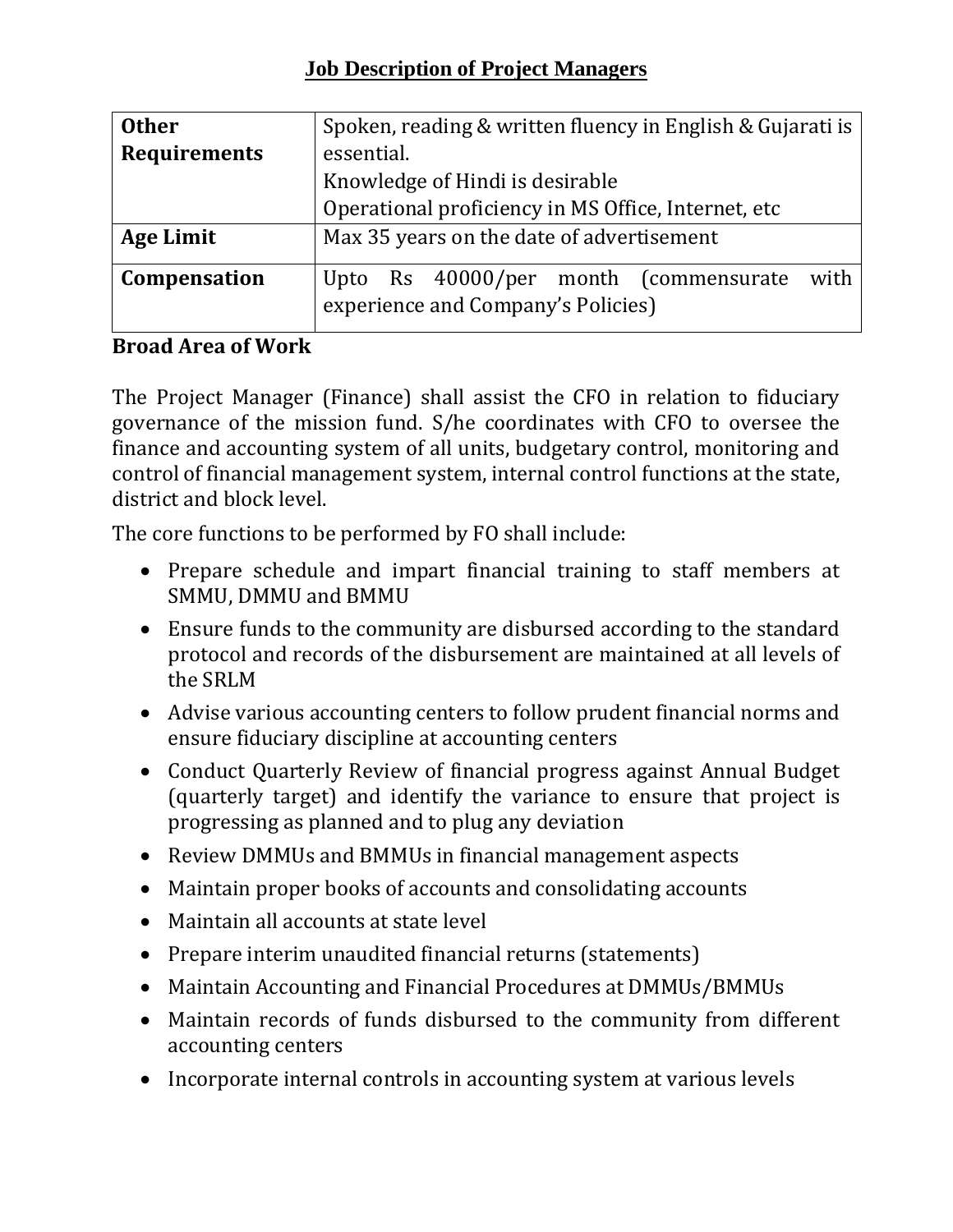- Prepare stock statement and update Fixed Assets Register after proper physical verification at periodic interval.
- Assist external and internal audit team(s) in audit related matters
- Analyze monthly advances and ensure its proper accounting
- Reconcile Payments with expenditures on quarterly basis to ensure proper accounting
- Analyze statutory payments deductions and remittances such as sales tax, income tax, EPF etc., to ensure that legal and statutory deductions and remittances are made in time regularly
- Any other task as and when assigned by Management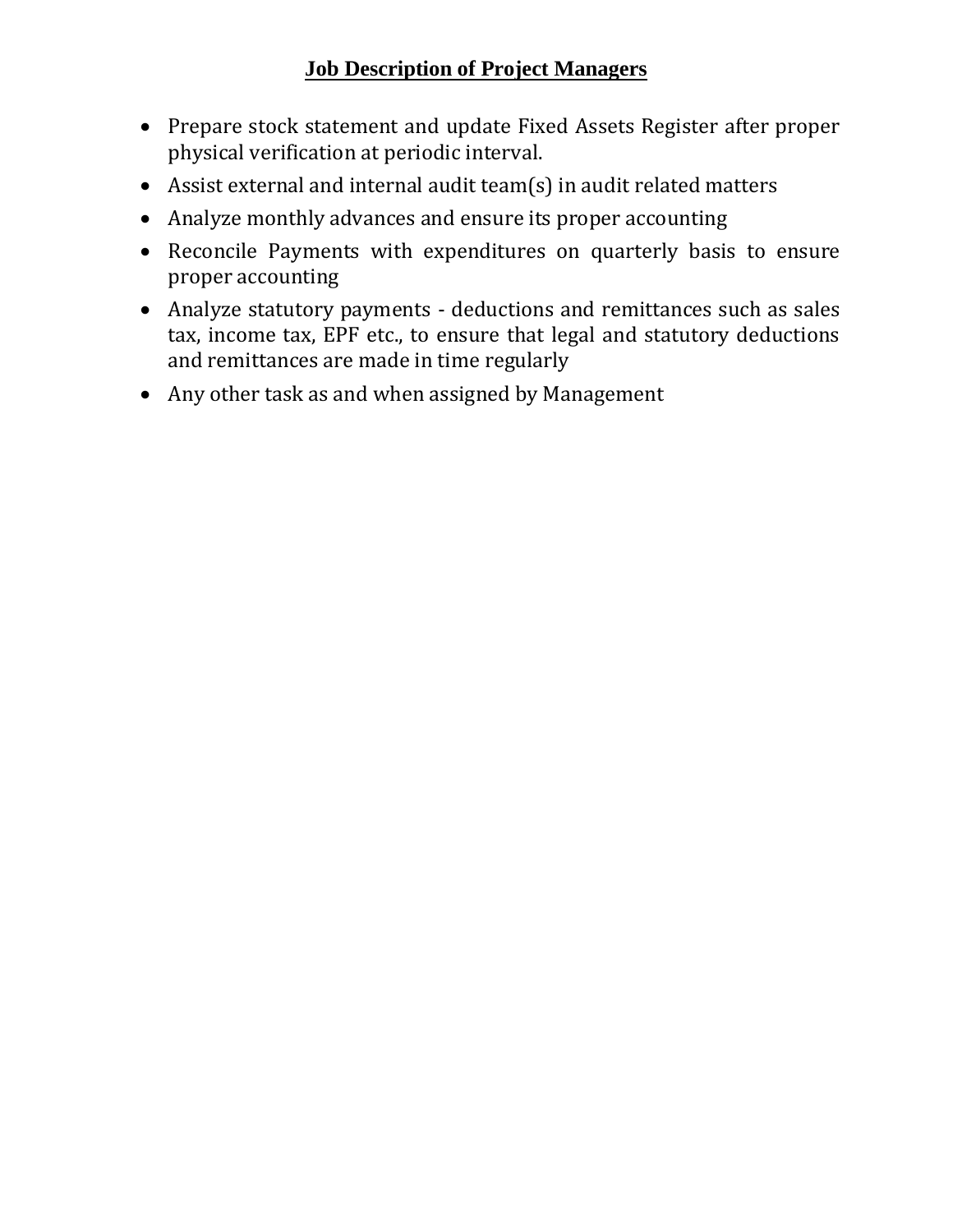| <b>Designation</b>                        | PROJECT MANAGER                                                                                                                                                                                                    |
|-------------------------------------------|--------------------------------------------------------------------------------------------------------------------------------------------------------------------------------------------------------------------|
| <b>Level</b>                              | MIDDLE MANAGEMENT                                                                                                                                                                                                  |
| <b>Responsibility</b>                     | <b>MONITORING &amp; EVALUATION</b>                                                                                                                                                                                 |
| <b>Functional</b><br><b>Reporting</b>     | Managing Director & Joint Managing Director                                                                                                                                                                        |
| <b>Administrative</b><br><b>Reporting</b> | Vertical Head HR & ADMIN                                                                                                                                                                                           |
| <b>Position</b>                           | 01                                                                                                                                                                                                                 |
| <b>Place of Posting</b>                   | <b>GLPC Head Office</b>                                                                                                                                                                                            |
| Qualification                             | Rural<br>PG<br>degree/diploma<br>in<br>Management/<br>Management/MCA/MSW or BE/B.Tech from a recognized<br>University                                                                                              |
| <b>Experience</b>                         | 5 years and above with minimum 3 years of Post Qualification<br>relevant experience in Monitoring and Evaluation of<br>development program in a development Project/large<br>institutional set up/reputed company. |
|                                           | <b>AND</b>                                                                                                                                                                                                         |
|                                           | Out of the above total experience, minimum 3 years of the<br>experience should be in Govt./Semi-Govt. Companies,<br>Institution, Boards, Societies, Agencies, Corporation, etc.                                    |
| <b>Other</b><br><b>Requirements</b>       | S/he should have good communication skill (both oral and<br>writing) in English and Gujarati.<br>Operational proficiency in Internet, MS Office etc.                                                               |
| <b>Age Limit</b>                          | Max 35 years on the date of advertisement                                                                                                                                                                          |
| Compensation                              | Upto Rs 40000/per month (commensurate with experience<br>and Company's Policies)                                                                                                                                   |

# **10. Monitoring & Evaluation**